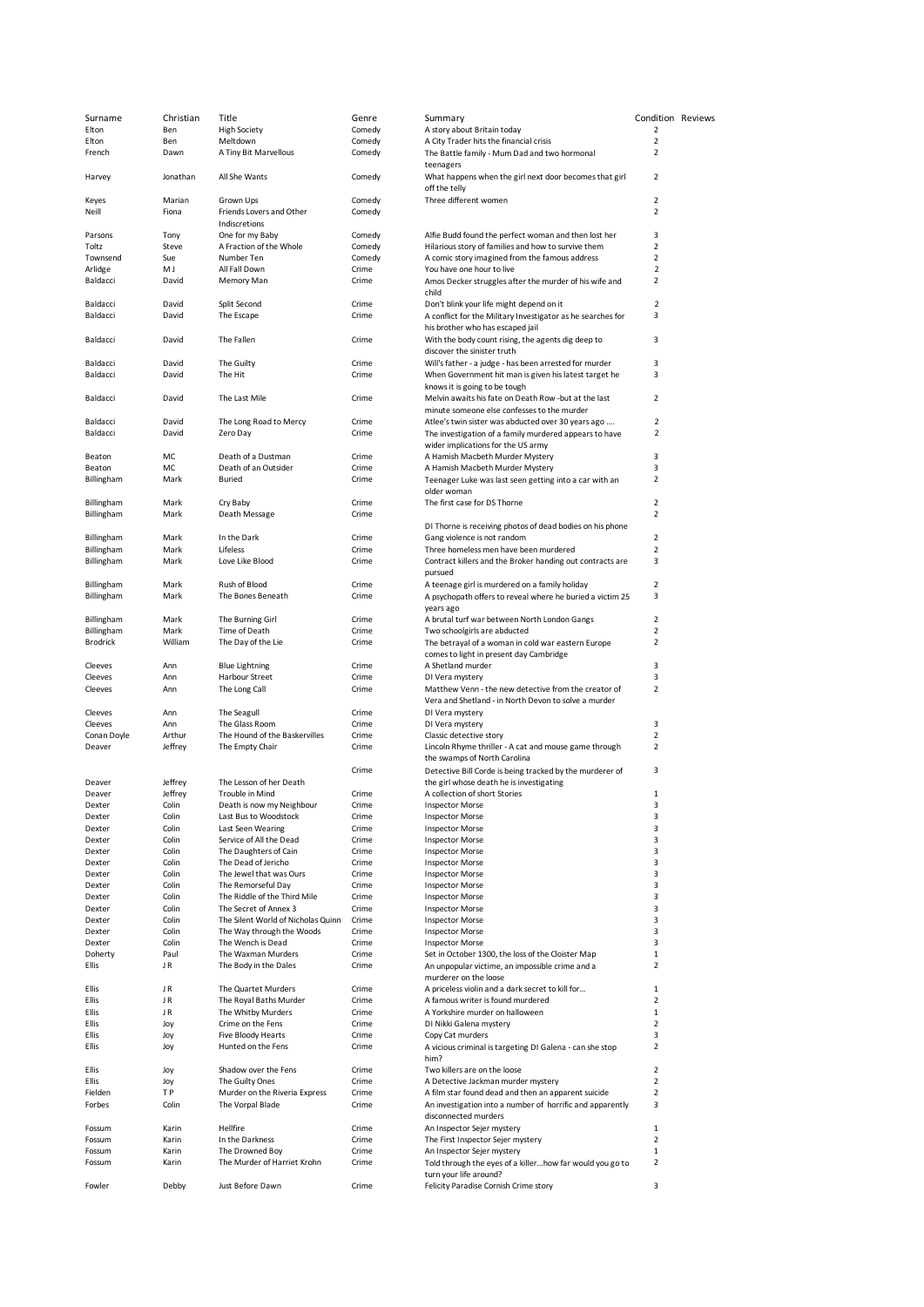| Galbraith            |                |                                |                |                                                                                               |                              |
|----------------------|----------------|--------------------------------|----------------|-----------------------------------------------------------------------------------------------|------------------------------|
|                      | Robert         | <b>Troubled Blood</b>          | Crime          | A Strike novel                                                                                |                              |
| George               | Elizabeth      | A Bouquet of Consequences      | Crime          | An Inspector Lindley Story                                                                    | $\overline{c}$               |
| George               | Elizabeth      | For the Sake of Elena          | Crime          | An Inspector Lindley Story                                                                    | 3                            |
| Gregory              | Susanna        | A summer of Discontent         | Crime          | Matthew Bartholomew murder mystery set in 1354                                                | 3                            |
|                      |                |                                |                |                                                                                               |                              |
| Griffiths            | Elly           | Dying Fall                     | Crime          | Dr Ruth Galloway tale                                                                         | $\overline{\mathbf{c}}$      |
| Griffiths            | Elly           | Now you see them               | Crime          | The disappearance from boarding school looks like two                                         | 3                            |
|                      |                |                                |                | other unsuspicious disappearances                                                             |                              |
|                      |                |                                |                |                                                                                               |                              |
| Griffiths            | Elly           | The House at Sea's End         | Crime          | Dr Ruth Galloway tale                                                                         | 3                            |
| Harper               | Jane           | The Lost Man                   | Crime          | What happened at the Stockman's Grave?                                                        | $\overline{a}$               |
| Hayder               | Mo             | Birdman                        | Crime          | On the trail of a sadistic killer                                                             | 3                            |
|                      |                |                                |                |                                                                                               |                              |
| Hayder               | Mo             | Poppet                         | Crime          | A DI Jack Caffery story                                                                       | $\overline{a}$               |
| Hayder               | Mo             | The Treatment                  | Crime          | A DI Jack Caffery story                                                                       | $\overline{a}$               |
|                      |                | A Pinch of Snuff               | Crime          |                                                                                               | $\overline{a}$               |
| Hill                 | Reginald       |                                |                | A Dalziel and Pascoe mystery                                                                  |                              |
| Hill                 | Reginald       | An Advancement of Learning     | Crime          | A Dalziel and Pascoe mystery                                                                  | $\overline{a}$               |
| Hill                 | Reginald       | Asking for the Moon            | Crime          | A Dalziel and Pascoe mystery                                                                  | $\overline{c}$               |
| Hill                 | Reginald       | Deadheads                      | Crime          |                                                                                               |                              |
|                      |                |                                |                | A Dalziel and Pascoe mystery                                                                  |                              |
| Hill                 | Reginald       | Death's Jest-Book              | Crime          | A Dalziel and Pascoe mystery                                                                  |                              |
| Hill                 | Reginald       | Dialogues of the Dead          | Crime          | A Dalziel and Pascoe mystery                                                                  | $\overline{c}$               |
|                      |                |                                |                |                                                                                               |                              |
| Hill                 | Reginald       | Good Morning Midnight          | Crime          | A Dalziel and Pascoe mystery                                                                  | $\overline{c}$               |
| Hill                 | Reginald       | The Death of Dalziel           | Crime          | A Dalziel and Pascoe mystery                                                                  | $\overline{c}$               |
| James                | P <sub>D</sub> | Death in Holy Orders           | Crime          | An Adam Dalgliesh mystery                                                                     | 3                            |
|                      |                |                                |                |                                                                                               |                              |
| James                | P D            | Death of an Expert Witness     | Crime          | A Dalgliesh mystery                                                                           | 3                            |
| James                | P <sub>D</sub> | <b>Devices and Desires</b>     | Crime          | An Adam Dalgliesh mystery                                                                     | 3                            |
| James                | P <sub>D</sub> | The Murder Room                | Crime          | An Adam Dalgliesh mystery                                                                     | $\overline{a}$               |
|                      |                |                                |                |                                                                                               |                              |
| James                | PD             | An Unsuitable Job for a Woman  | Crime          | Meet Cordelia Gray - Private Investigator                                                     | $\mathbf{1}$                 |
| James                | Peter          | Atom Bomb Angel                | Crime          | Terrorists, MI5 and kidnapping                                                                | $\overline{\mathbf{c}}$      |
| James                | Peter          | <b>Billionaire</b>             | Crime          | A stockbroker in debt is offered the chance to write off all                                  | $\overline{\mathbf{c}}$      |
|                      |                |                                |                |                                                                                               |                              |
|                      |                |                                |                | he owes in exchange for special services and silence                                          |                              |
| James                | Peter          | Find Them Dead                 | Crime          | A Roy Grace investigation                                                                     | 3                            |
|                      | Peter          | Not Dead Enough                | Crime          |                                                                                               | 3                            |
| James                |                |                                |                | Three murders. One Suspect. No Proof                                                          |                              |
| Jecks                | Michael        | A Friar's Blood Feud           | Crime          | A Knights Templar Mystery                                                                     | 3                            |
| Jecks                | Michael        | A Moorland Hanging             | Crime          | Medieval Mystery in the West Country                                                          | 3                            |
| Jecks                | Michael        | Belladonna at Belstone         | Crime          |                                                                                               | 3                            |
|                      |                |                                |                | Medieval Mystery in the West Country                                                          |                              |
| Jecks                | Michael        | Dispensation of Death          | Crime          | A Knights Templar Mystery                                                                     | 3                            |
| Jecks                | Michael        | King's Gold                    | Crime          | A Knights Templar Mystery                                                                     | 1                            |
|                      |                |                                |                |                                                                                               |                              |
| Jecks                | Michael        | No Law in the Land             | Crime          | A Knights Templar Mystery                                                                     | 3                            |
| Jecks                | Michael        | Squire Throwleigh's Heir       | Crime          | Medieval Mystery in the West Country                                                          | 4                            |
| Jecks                | Michael        | Templar's Acre                 | Crime          | A Knights Templar Mystery                                                                     | $\mathbf{1}$                 |
|                      |                |                                |                |                                                                                               |                              |
| Jecks                | Michael        | The Abbot's Gibbet             | Crime          |                                                                                               | 3                            |
| Jecks                | Michael        | The Bishop must Die            | Crime          | A Knights Templar Mystery                                                                     | 3                            |
| Jecks                | Michael        | The Boy-Bishop's Glovemaker    | Crime          | Medieval Mystery in the West Country                                                          | 4                            |
|                      |                |                                |                |                                                                                               |                              |
| Jecks                | Michael        | The Butcher of St Peter's      | Crime          | A Knights Templar Mystery                                                                     | $\overline{\mathbf{c}}$      |
| Jecks                | Michael        | The Chapel of Bones            | Crime          | A Knights Templar Mystery                                                                     | 4                            |
|                      | Michael        | The Crediton Killings          | Crime          | Medieval Mystery in the West Country                                                          | 3                            |
| Jecks                |                |                                |                |                                                                                               |                              |
| Jecks                | Michael        | The Death Ship of Dartmouth    | Crime          | A Knights Templar Mystery                                                                     | 4                            |
| Jecks                | Michael        | The Devil's Acolyte            | Crime          |                                                                                               | 3                            |
| Jecks                | Michael        | The King of Thieves            | Crime          |                                                                                               | 3                            |
|                      |                |                                |                | A Knights Templar Mystery                                                                     |                              |
| Jecks                | Michael        | The Last Templar               | Crime          | Medieval Mystery in the West Country                                                          | 4                            |
| Jecks                | Michael        | The Leper's Return             | Crime          | Medieval Mystery in the West Country                                                          | 4                            |
|                      |                |                                |                |                                                                                               |                              |
| Jecks                | Michael        | The Mad Monk of Gidleigh       | Crime          | Medieval Mystery in the West Country                                                          | 3                            |
| Jecks                | Michael        | The Malice of Unnatural Death  | Crime          | A Knights Templar Mystery                                                                     | 3                            |
| Jecks                | Michael        | The Merchant's Partner         | Crime          |                                                                                               | 3                            |
|                      |                |                                |                |                                                                                               |                              |
| Jecks                | Michael        | The Outlaws of Ennor           | Crime          | Medieval Mystery in the West Country                                                          | 3                            |
| Jecks                | Michael        | The Prophecy of Death          | Crime          | A Knights Templar Mystery                                                                     | 3                            |
| Jecks                | Michael        | The Sticklepath Strangler      | Crime          | Medieval Mystery in the West Country                                                          | 3                            |
|                      |                |                                |                |                                                                                               |                              |
| Jecks                | Michael        | The Templar, the Queen and her | Crime          |                                                                                               | 3                            |
|                      |                | Lover                          |                | A Knights Templar Mystery                                                                     |                              |
|                      | Michael        |                                | Crime          |                                                                                               | 3                            |
| Jecks                |                | The Templar's Penance          |                | Summer of 1323 - a Medieval mystery                                                           |                              |
| Jecks                | Michael        | The Tolls of Death             | Crime          | Medieval Mystery in the West Country                                                          | $\overline{\mathbf{c}}$      |
| Jecks                | Michael        | The Tournament of Blood        | Crime          | Medieval Mystery in the West Country                                                          | 3                            |
| lecks                | Michael        | The Traitor of St Giles        | Crime          |                                                                                               | 3                            |
|                      |                |                                |                | Medieval Mystery in the West Country                                                          |                              |
| Kiernan              | Olivia         | The Killer in Me               | Crime          | A double murder in a Dublin church                                                            | $\overline{a}$               |
| Koontz               | Dean           | The Silent Corner              | Crime          | Jane Hawk rogue FBI agent                                                                     | 3                            |
| Leon                 |                | Death at La Fenice             |                | Murder of a world famous conductor in Venice                                                  | 3                            |
|                      | Donna          |                                | Crime          |                                                                                               |                              |
| Mankell              | Henning        | The Man Who Smiled             | Crime          | Inspector Wallander story                                                                     | $\overline{c}$               |
| Mankell              | Henning        | The White Lioness              | Crime          | Inspector Wallander story                                                                     | 2                            |
| Masson               | Deborah        | Out for Blood                  | Crime          | This time revenge is a matter of life and death                                               | $\overline{a}$               |
|                      |                |                                |                |                                                                                               |                              |
| May                  | Peter          | I'll Keep You Safe             | Crime          | Who killed her husband and his lover in Paris?                                                | $\overline{a}$               |
| May                  | Peter          | Lockdown                       | Crime          | London is the centre of a pandemic                                                            | 3                            |
|                      |                |                                |                |                                                                                               |                              |
| McDermid             | Val            | Still Life                     | Crime          | A network of lies over a number of years come to light                                        | 3                            |
| McDermid             | Val            | The Mermaids Singing           | Crime          | A serial killer on the loose                                                                  | 3                            |
| Oswald               | James          | Natural Causes                 | Crime          |                                                                                               | $\overline{\mathbf{c}}$      |
|                      |                |                                |                | A sixty year old murder haunts a modern Edinburgh                                             |                              |
|                      |                |                                |                | detective                                                                                     |                              |
| Pears                | lain           | The Titian Committee           | Crime          | Investigating the stabbing of a member of the Titian                                          | $\mathbf{1}$                 |
|                      |                |                                |                |                                                                                               |                              |
|                      |                |                                |                | Committee                                                                                     |                              |
| Peters               | Ellis          | The first Cadfael Ominibus     | Crime          | <b>Medieval Mysteries</b>                                                                     | 3                            |
| Peters               | Ellis          | The second Cadfael Ominibus    | Crime          | <b>Medieval Mysteries</b>                                                                     | $\overline{\mathbf{c}}$      |
|                      |                |                                |                |                                                                                               |                              |
| Rankin               | lan            | A Song for the Dark Times      | Crime          | An Inspector Rebus tale                                                                       | $\overline{\mathbf{c}}$      |
| Rankin               | lan            | Hide and Seek                  | Crime          | A John Rebus tale                                                                             | 3                            |
| Rankin               | lan            | In a House of Lies             | Crime          | A John Rebus tale                                                                             | 4                            |
|                      |                |                                |                |                                                                                               |                              |
| Rankin               | lan            | The Falls                      | Crime          | An Inspector Rebus tale                                                                       | $\overline{a}$               |
| Reichs               | Kathy          | A Conspiracy of Bones          | Crime          | Dr Temperance Brennan mystery                                                                 | $\mathbf{1}$                 |
| Reichs               | Kathy          | <b>Bare Bones</b>              | Crime          | Dr Temperance Brennan mystery                                                                 | 3                            |
|                      |                |                                |                |                                                                                               |                              |
| Reichs               | Kathy          | Cross Bones                    | Crime          | Dr Temperance Brennan mystery                                                                 | 3                            |
| Reichs               | Kathy          | Grave Secrets                  | Crime          | Dr Temperance Brennan mystery                                                                 | 3                            |
|                      |                |                                |                |                                                                                               |                              |
| Rendell              | Ruth           | End in Tears                   | Crime          | An Inspector Wexford story                                                                    | $\overline{\mathbf{c}}$      |
| Rendell              | Ruth           | Not in the Flesh               | Crime          | An Inspector Wexford story                                                                    | 3                            |
| Rendell              | Ruth           | Put on by Cunning              | Crime          | An Inspector Wexford story                                                                    | 1                            |
|                      |                |                                |                |                                                                                               |                              |
| Rendell              |                | Road Rage                      | Crime          | A Wexford mystery                                                                             | $\overline{a}$               |
| Rendell              | Ruth           |                                |                |                                                                                               |                              |
|                      | Ruth           | Simisola                       | Crime          | An Inspector Wexford story                                                                    | 1                            |
|                      |                |                                |                |                                                                                               |                              |
| Rendell              | Ruth           | The Babes in the Wood          | Crime          | A Wexford mystery                                                                             | $\overline{a}$               |
| Rendell              | Ruth           | The Monster in the Box         | Crime          | A Wexford mystery                                                                             | $\overline{\mathbf{c}}$      |
|                      |                | Aftermath                      |                |                                                                                               |                              |
| Robinson<br>Robinson | Peter<br>Peter | Sleeping in the Ground         | Crime<br>Crime | After finding the killer he has no sense of ending<br>A mass murder at a wedding in the Dales | 3<br>$\overline{\mathbf{c}}$ |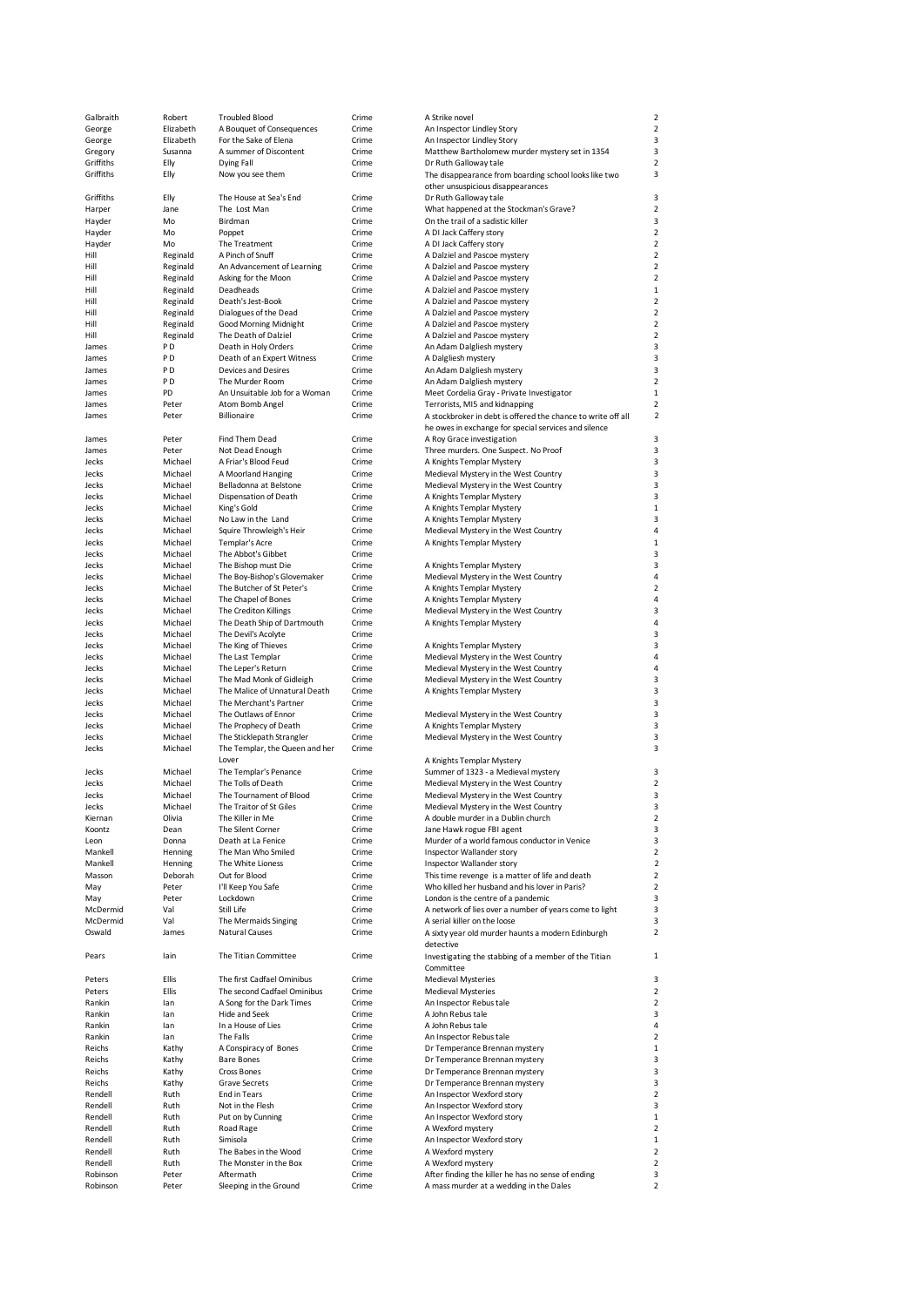|             |           |                                     |         | DCI Banks remembers London crime                                                                          | $\mathbf 2$    |                      |
|-------------|-----------|-------------------------------------|---------|-----------------------------------------------------------------------------------------------------------|----------------|----------------------|
| Robinson    | Peter     | The Price of Love                   | Crime   |                                                                                                           |                |                      |
| Ross        | IJ        | Ryan's Christmas                    | Crime   | Christmas can be murder!                                                                                  | $1\,$          |                      |
| Ross        | IJ        | The Moor                            | Crime   | A DCI Ryan Mystery                                                                                        | $\mathbf{1}$   |                      |
| Ross        | IJ        | The Shrine                          | Crime   | A DCI Ryan Mystery                                                                                        | $\overline{2}$ |                      |
| Ross        | IJ        | Sycamore Gap                        | Crime   | A DCI Ryan Mystery                                                                                        | 1              |                      |
| Ross        | IJ        | The Hermitage                       | Crime   | A DCI Ryan Mystery                                                                                        | $\overline{2}$ |                      |
|             |           |                                     |         |                                                                                                           |                |                      |
| Sansom      | СJ        | Dissolution                         | Crime   | Elizabethan whodunnit                                                                                     | 2              |                      |
| Sansom      | СJ        | Heartstone                          | Crime   | Elizabethan whodunnit                                                                                     | 3              |                      |
| Sansom      | СJ        | Lamentation                         | Crime   | Elizabethan whodunnit                                                                                     | 1              |                      |
| Sansom      | CJ        | Dark Fire                           | Crime   | Elizabethan whodunnit                                                                                     | 3              |                      |
| Sansom      | CJ        | Revelation                          | Crime   | Elizabethan whodunnit                                                                                     | $\overline{2}$ |                      |
|             | CJ        | Sovereign                           | Crime   | Elizabethan whodunnit                                                                                     | 3              |                      |
| Sansom      |           |                                     |         |                                                                                                           |                |                      |
| Sprigg      |           | Christopher St J Death of an Airman | Crime   | 1930s - a flight instructor dies when his plane crashes -                                                 | 2              |                      |
|             |           |                                     |         | suicide or murder?                                                                                        |                |                      |
| Stacey      | Lyndon    | Murder in Mind                      | Crime   | Secrets can be deadly                                                                                     | $\overline{2}$ |                      |
| Stacey      | Lyndon    | Six to One Against                  | Crime   | A Witness to a murder is drawn into a mustery                                                             | $\overline{2}$ |                      |
|             | Mel       | A Corpse at St Andrew's Chapel      |         |                                                                                                           | 2              |                      |
| Starr       |           |                                     | Crime   | Medieval Mystery The 2nd Chronicle of Hugh de Singleton                                                   |                |                      |
|             |           |                                     |         | surgeon                                                                                                   |                |                      |
| Starr       | Mel       | A Trail of Ink                      | Crime   | Medieval Mystery The 3rd Chronicle of Hugh de Singleton                                                   | $\overline{2}$ |                      |
|             |           |                                     |         | surgeon                                                                                                   |                |                      |
| Starr       | Mel       | The Tainted Coin                    | Crime   | Medieval Mystery The 2nd Chronicle of Hugh de Singleton                                                   |                |                      |
|             |           |                                     |         | surgeon                                                                                                   |                |                      |
|             |           |                                     |         |                                                                                                           |                |                      |
| Starr       | Mel       | The Unquiet Bones                   | Crime   | Medieval Mystery The 5th Chronicle of Hugh de Singleton                                                   | 2              |                      |
|             |           |                                     |         | surgeon                                                                                                   |                |                      |
| Starr       | Mel       | Unhallowed Ground                   | Crime   | Medieval Mystery The 4th Chronicle of Hugh de Singleton                                                   | 2              |                      |
|             |           |                                     |         | surgeon                                                                                                   |                |                      |
|             |           |                                     |         |                                                                                                           |                |                      |
| Summerscale | Kate      | The Murder at Road Hill House       | Crime   | The suspicions of Mr Whicher                                                                              | 2              |                      |
| Thomas      | Leslie    | Dangerous by Moonlight              | Crime   | Humourous story of Detective Constable Dangerous                                                          | 3              |                      |
|             |           |                                     |         | Davies                                                                                                    |                |                      |
| Tope        | Rebecca   | Dark Undertakings                   | Crime   | A West Country mystery                                                                                    | 3              |                      |
|             | Naomi     | <b>Escape Routes</b>                | Fantasy |                                                                                                           | $\mathbf{1}$   |                      |
| Ishiguro    |           |                                     |         | Stories about magic and transformation                                                                    |                |                      |
| Watson      | Jae       | Varanasi                            | Genera; | Marianne travels to India with Sara who is then found                                                     | 1              |                      |
|             |           |                                     |         | dead in the Ganges                                                                                        |                |                      |
| Adin        | Vicky     | The Cornish Knot                    | General | An engaging tale of grief, loss, love and family intrigue                                                 | $\overline{2}$ |                      |
| Ahern       | Cecelia   | The Book of Tomorrow                | General |                                                                                                           | 2              |                      |
|             |           |                                     |         |                                                                                                           |                |                      |
|             |           |                                     |         | A travelling Library brings a book that will change her life                                              |                |                      |
| Aherne      | Cecelia   | The Year I Met You                  | General | With a life based around her career, when Jasmine loses                                                   | 3              |                      |
|             |           |                                     |         | her job she begins to learn about life                                                                    |                |                      |
| Ali         | Monica    | Alentejo Blue                       | General | Mamarrosa, a small town in Portugal and the stories of its                                                | 3              |                      |
|             |           |                                     |         | inhabitants                                                                                               |                |                      |
|             |           |                                     |         |                                                                                                           |                |                      |
| Allen       | Louise    | Abby's Story                        | General | Story by foster mum Louise as opart of the Thrown Away                                                    | $\mathbf{1}$   |                      |
|             |           |                                     |         | Children series                                                                                           |                |                      |
| Archer      | Jeffrey   | <b>Tell Tale</b>                    | General | A collection of short Stories                                                                             | $\overline{2}$ |                      |
| Atkinson    | Kate      | Behind the Scenes at the Museum     | General | Contract between reality and dreams                                                                       | 3              |                      |
| Atkinson    | Kate      | Human Croquet                       | General | Isobel Fairfax, 16, drops in and out of pockets of time                                                   | $\overline{2}$ |                      |
|             |           |                                     |         |                                                                                                           |                |                      |
|             |           |                                     |         | waiting for the return of her mother who disappearance                                                    |                |                      |
|             |           |                                     |         | is part of the mystery that remains at the heart of the                                                   |                |                      |
|             |           |                                     |         | forest.                                                                                                   |                |                      |
| Atkinson    | Kate      | Life after Life                     | General | What if you had the chance to live your life again and                                                    | 3              |                      |
|             |           |                                     |         |                                                                                                           |                |                      |
|             |           |                                     |         | again until you got it right?                                                                             |                |                      |
| Atkinson    | Kate      | Transcription                       | General | Working for MI5 in WW2 carries implications for Juliet                                                    | 2              |                      |
|             |           |                                     |         | into her post war life                                                                                    |                |                      |
| Atwood      | Margaret  | Alias Grace                         | General | Around a true story has been created a tale of mystery                                                    | 3              |                      |
|             |           | The Blind Assassin                  | General |                                                                                                           | 2              |                      |
| Atwood      | Margaret  |                                     |         | Epic tale of memory, intrigue and betrayal                                                                |                |                      |
| Bagshawe    | Louise    | Career Girls                        | General | Once they had been best friends now they are deadly                                                       | 3              |                      |
|             |           |                                     |         | rivals                                                                                                    |                |                      |
| Banville    | John      | Eclipse                             | General | Alexander, actor, has left his career and his family and                                                  | 1              |                      |
|             |           |                                     |         | banished himself to his childhood home, but he cannot                                                     |                |                      |
|             |           |                                     |         |                                                                                                           |                |                      |
|             |           |                                     |         | retire from life with memories everywhere                                                                 |                |                      |
| Barker      | Pat       | Another world                       | General | A veteran of WW1 is dying and the war brings anguish to                                                   |                |                      |
|             |           |                                     |         | his grandson                                                                                              |                |                      |
| Barker      | Pat       | The Eye in the Door                 | General | 1918 and war is wearing to a close                                                                        | 2              |                      |
|             |           |                                     |         |                                                                                                           | $\overline{2}$ |                      |
| Barnes      | Julian    | Love. Etc                           | General | The triangle of love                                                                                      |                |                      |
| Barnes      | Julian    | The Sense of an Ending              | General | The story of a man coming to terms with his past                                                          | $\overline{2}$ |                      |
| Bates       | H E       | Fair Stood the Wind for France      | General | A RAF pilot in ocupied France during WW2                                                                  | 3              |                      |
| Bennett     | Anne      | A Strong Hand to Hold               | General | A friendship started in the war carries through into                                                      | 3              |                      |
|             |           |                                     |         | peacetime                                                                                                 |                |                      |
|             | Anne      | The Hungry Ghosts                   | General | Alice Stafford is lost, neglected by her parents and                                                      | 3              |                      |
| Berry       |           |                                     |         |                                                                                                           |                |                      |
|             |           |                                     |         | indifferent siblings. Then she becomes the host for a                                                     |                |                      |
|             |           |                                     |         | hungry ghost                                                                                              |                |                      |
| Binchy      | Maeve     | <b>Evening Glass</b>                | General |                                                                                                           | 3              |                      |
| Binchy      | Maeve     | Quentins                            | General |                                                                                                           | 3              |                      |
|             |           |                                     |         |                                                                                                           |                |                      |
| Binchy      | Maeve     | The Copper Beech                    | General | Story about schoolmates who grow up                                                                       | $\overline{2}$ |                      |
| Binchy      | Maeve     | Whitethorn Woods                    | General | Everythign is changing - it si no longer the sleepy Irish                                                 | $\mathbf 1$    |                      |
|             |           |                                     |         | town                                                                                                      |                |                      |
| Bradbury    | Malcolm   | The History Man                     | General | A modern classic about a radical tutor and self appointed                                                 | 2              |                      |
|             |           |                                     |         | revolutionary hero                                                                                        |                |                      |
|             |           |                                     |         |                                                                                                           |                |                      |
| Braddon     |           | Mary Elizabeth Lady Audley's secret | General | This book of 1862 undermines the Victorian myth that                                                      | 3              |                      |
|             |           |                                     |         | female self assertion was a form of insanity                                                              |                |                      |
| Britton     | Fern      | Coming Home                         | General | Three generations of women and a lifetime of secrets                                                      | 3              |                      |
| Britton     | Fern      | <b>New Beginnings</b>               | General | New Home, New Job, New You? Christie has a great new                                                      | $\mathbf{1}$   |                      |
|             |           |                                     |         |                                                                                                           |                |                      |
|             |           |                                     |         | job but has to balance her life                                                                           |                |                      |
| Britton     | Fern      | The Holiday Home                    | General | Two Sisters, One House and the Holiday of a lifetime                                                      | $\overline{2}$ |                      |
| Bronte      | Charlotte | The Secret                          | General |                                                                                                           | $\,1$          |                      |
| Brown       | Graham    | Doomsday                            | General | A race against time to find the Mayan Stone that                                                          | $\overline{2}$ |                      |
|             |           |                                     |         | generates energy                                                                                          |                | Andrew - "Brilliant" |
|             |           |                                     |         |                                                                                                           |                |                      |
| Carnevale   | Vanessa   | The Memories of Us                  | General | Walking from a car crash with amnesia - do you rely on                                                    | 2              |                      |
|             |           |                                     |         | other people to give you memories?                                                                        |                |                      |
| Carr        | Amelia    | The Secret she Kept                 | General | Thirty years after her disappearance Emma's mother is                                                     | $\overline{2}$ |                      |
|             |           |                                     |         | seen                                                                                                      |                |                      |
|             |           | <b>Blackthorn Winter</b>            | General |                                                                                                           | $\overline{2}$ |                      |
|             |           |                                     |         |                                                                                                           |                |                      |
| Challis     | Sarah     |                                     |         | Claudia tries to make a new life in Dorset but the village<br>want to find out what she is hiding and why |                |                      |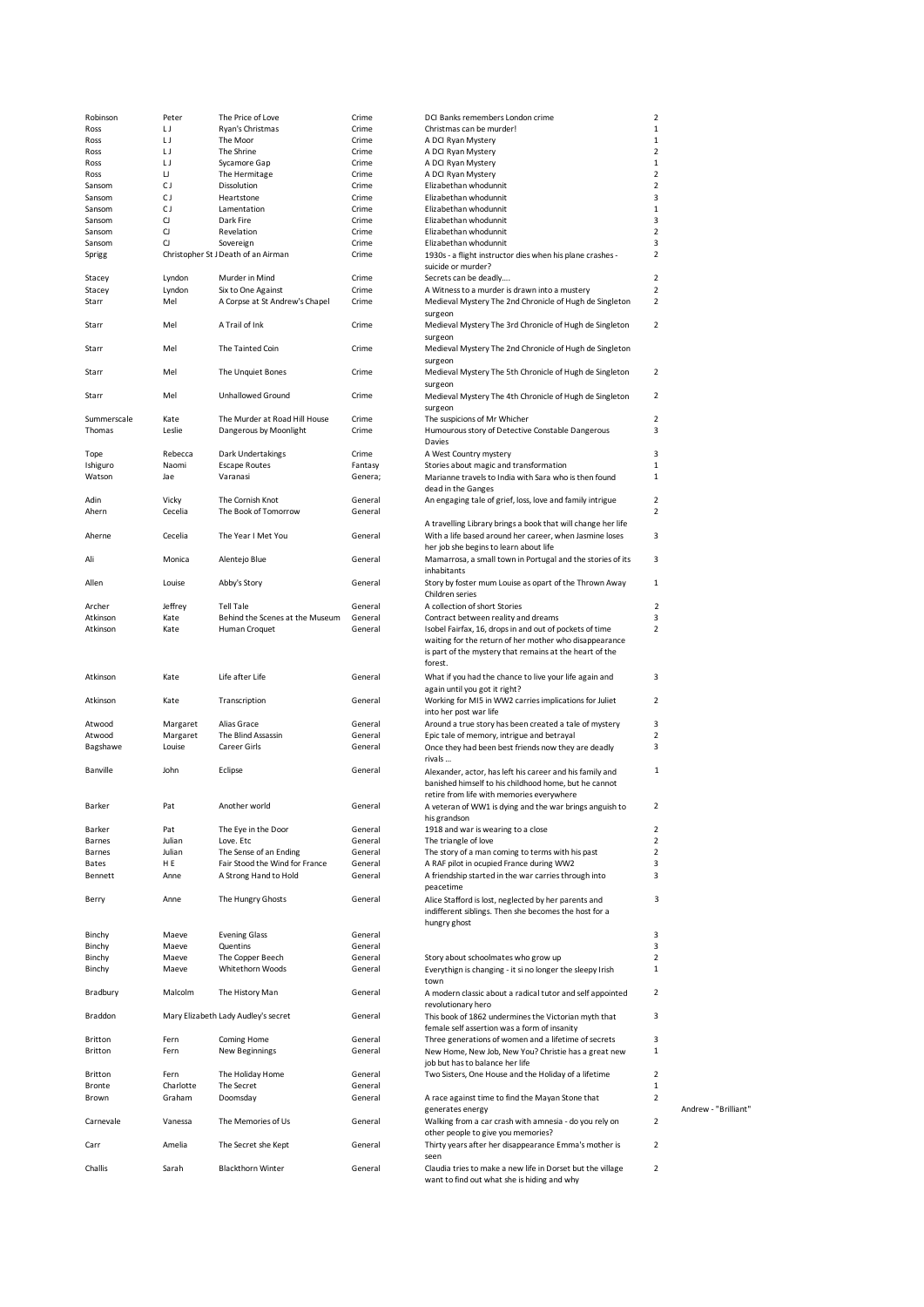| Chevalier                | Tracy            | At the Edge of the Orchard                    | General            | A family fight in the Black Swamp of Ohio takes Robert                                                                |                                  |
|--------------------------|------------------|-----------------------------------------------|--------------------|-----------------------------------------------------------------------------------------------------------------------|----------------------------------|
|                          |                  |                                               |                    | across America to California                                                                                          |                                  |
| Chiaverini               | Jennifer         | The Quilter's Apprentice                      | General            | A life story is revealed as Sylvia teaches Sarah to quilt                                                             | 1<br>2                           |
| Clavell<br>Coetzee       | James<br>J M     | Tai Pan<br>Disgrace                           | General<br>General | The epic novel of the founding of Hong Kong<br>Rural South Africa is the backdrop to this Booker winning novel        |                                  |
| Conrad                   | Joseph           | <b>Heart of Darkness</b>                      | General            | Marlow searches for Mr Kurtz                                                                                          | 3                                |
| Conrad                   | Joseph           | The Secret Agent                              | General            | 1894 - bombs and Greenwich Observatory                                                                                | 3                                |
| Cookson                  | Catherine        | The Iron Façade                               | General            | As Prudence flees to the Lake District and meets David                                                                | $\overline{a}$                   |
|                          |                  |                                               |                    | who has as many secrets as her                                                                                        |                                  |
| Courtney                 | <b>Bryce</b>     | The Persimmon Tree                            | General            | 1942 and Nick a butterfly collector in the Dutch East<br>Indies falls in love with Anna, but war intervenes and it is | $\overline{a}$                   |
|                          |                  |                                               |                    | several years before they meet again                                                                                  |                                  |
| Courtney<br>Cox          | <b>Bryce</b>     | The Power of One<br>Alley Urchin              | General<br>General | The triumph of the human spirit in South Africa<br>1870 Emma has spent 7 years as a convict in Australia -            | $\mathbf{1}$<br>3                |
|                          | Josephine        |                                               |                    | what now?                                                                                                             |                                  |
| Cummins                  | Jeanine          | American Dirt                                 | General            | An epic tale of Lydia fleeing drug cartels with her son                                                               | 3                                |
| De Bernieres             | Louis            | <b>Birds Without Wings</b>                    | General            | Set against the backdrop of Gallipoli, story of Anatolia                                                              |                                  |
|                          |                  |                                               |                    | town where Christian and Muslims have co existed<br>peacefully                                                        |                                  |
| De Rosnay                | Tatiana          | The Rain Watcher                              | General            | Set in Paris with the Seine flooding a family struggle to<br>keep their unity                                         | 1                                |
| Diamond                  | Lucy             | Something to Tell You                         | General            | Secrets tumble out and loyalties are tested                                                                           | $\overline{a}$                   |
| Dickinson                | Margaret         | Abbeyford trilogy                             | General            | Three books in one                                                                                                    | 4                                |
| Dickinson                | Margaret         | Chaff Upon the Wind                           | General            | Kitty seizes the chance to move from Kitchen maid to a<br>lady's maid                                                 | $\overline{a}$                   |
| Dickinson                | Margaret         | Forgive and Forget                            | General            | Torn between her family and the man she loves                                                                         | 3                                |
| Dickinson                | Margaret         | The Clippie Girls                             | General            | A family saga set in Sheffield on the trams in WW2                                                                    | 3                                |
| Dickinson                | Margaret<br>JP   | Without Sin<br>The Saddest Summer of Samuel S | General<br>General | From the workhouse Meg learns to fight for survival                                                                   | $\overline{a}$<br>3              |
| Donleavy<br>Donoghue     | Emma             | Room                                          | General            | Jack is five and lives in a single locked room with his                                                               | $\overline{a}$                   |
|                          |                  |                                               |                    | mother                                                                                                                |                                  |
| Dostoevsky<br>du Maurier | Fyodor           | The Idiot<br>The Road to Leenane              | General<br>General | Classic story of Prince Myshkin                                                                                       | 1<br>$\overline{\mathbf{c}}$     |
|                          | Angela           |                                               |                    | The story of a talented painter and the women who loved<br>him                                                        |                                  |
| Du Maurier               | Daphne           | The House on the Strand                       | General            | Cornwall - story between past and present                                                                             | 4                                |
| Dunmore                  | Helen            | A Spell of Winter                             | General            | Catherine and Rob are abandonned with their                                                                           | $\overline{a}$                   |
|                          |                  |                                               |                    | grandfather in a massive old house                                                                                    |                                  |
| Dunn                     | Carola           | Heirs of the Body<br>Adam Bede                | General            | A Daisy Dalrymple Mystery                                                                                             | $\overline{a}$<br>$\overline{a}$ |
| Eliot<br>Eliot           | George<br>George | Daniel Deronda                                | General<br>General | Classic tale                                                                                                          | $\overline{a}$                   |
| Eliot                    | George           | Romola                                        | General            | The career and martyrdom of Savonarola in 15th Century                                                                | $\overline{\mathbf{c}}$          |
|                          |                  |                                               |                    | Rome                                                                                                                  |                                  |
| Eliot                    | George           | The Mill on the Floss                         | General            | Classic tale                                                                                                          | $\mathbf{1}$                     |
| Farndale                 | Nigel            | The Blasphemer                                | General            | How will we behave when pushed to extremes                                                                            | $\overline{a}$                   |
| Faulks                   | Sebastian        | Birdsong                                      | General            | Modern classic story sert in WW1                                                                                      | 4                                |
| Faulks                   | Sebastian        | On Green Dolphin Street                       | General            | America 1959 - a story of a new era                                                                                   | 3                                |
| Faulks                   | Sebastian        | Paris Echo                                    | General            | A story weaving between Tangier and Paris and WW2 and<br>present day                                                  | $\overline{\mathbf{c}}$          |
| Faulks                   | Sebastian        | Where my heart used to beat                   | General            | A small island off the south coast of France and an English<br>Doctor confronts his life                              | $\overline{\mathbf{c}}$          |
| Fellowes                 | Julian           | Past Imperfect                                | General            | Damian Baxter needs to find his child                                                                                 | 3                                |
| Fenwick                  | Liz              | The Path to the Sea                           | General            | Boskenna the house of the Cornish Cliffs means something<br>deifferent to each of the women                           | $\overline{\mathbf{c}}$          |
| Fenwick                  | Liz              | The Returning Tide                            | General            | In wartime Cornwall the story of two sisters begins                                                                   | 3                                |
| Fenwick                  | Liz              | Under a Cornish Sky                           | General            | Victoria and Demi in a rambling Cornish home                                                                          | 3                                |
| Fielding                 | Kate             | Ravensdale                                    | General            | Laura moves to Hawkshead and becomes immersed in                                                                      | 3                                |
|                          |                  |                                               |                    | local life, wit the help of her ex husband                                                                            |                                  |
| Flynn                    | Gillian          | Sharp Objects                                 | General            | This family isn't nuclear its toxic                                                                                   | $\overline{\mathbf{c}}$          |
| Flynn                    | Katie            | A family Christmas                            | General            | Two homeless children get help from Glenys                                                                            | $\overline{\mathbf{c}}$          |
| Foden                    | Giles            | Turbulence                                    | General            | Based on real events this is the story of a meterologist in<br>the time up to D Day                                   | $\overline{\mathbf{c}}$          |
| Ford                     |                  | Ford Maddox The Good Soldier                  | General            | The story of two outwardly happy couples that meet in a                                                               | 1                                |
|                          |                  |                                               |                    | German Health spa before WW1                                                                                          |                                  |
| Forster                  | Margaret         | How to Measure a Cow                          | General            | Tara Fraser has a secret past                                                                                         | $\overline{2}$                   |
| Fraser                   | Janey            | The Playgroup                                 | General            | Pudddleducks Playgroup vs the local school                                                                            | $\overline{a}$                   |
| Frazer                   | Charles          | Cold Mountain                                 | General            | A soldier in the US Civil War struggles to get back to the<br>woman he loved                                          | 3                                |
| Fridlund                 | Emily            | History of Wolves                             | General            | 14 year old Linda is drawn into secrets and has to make a                                                             | $\overline{a}$                   |
| Gaskell                  | Elizabeth        | <b>Wives and Daughters</b>                    | General            | choice that will impact the rest of her life.<br>Classic story of English Society in the 1820/30s                     | $\overline{\mathbf{c}}$          |
| Gee                      | Sue              | Reading in Bed                                | General            | A story of friendship                                                                                                 | 3                                |
| Gissing                  | George           | New Grub Street                               | General            | Classic story of literary society                                                                                     | $\mathbf{1}$                     |
| Gordimer                 | Nadine           | July's People                                 | General            | Set in S Africa, the liberal white family are resued by their<br>servant and taken to his native village              | $\overline{\mathbf{c}}$          |
| Green                    | Hilary           | Never Say Goodbye                             | General            | A young girl applies to join the SOE in WW2                                                                           | 3                                |
| Greene                   | Graham           | <b>Brighton Rock</b>                          | General            | Classic story of Brighton gang wars                                                                                   | $\mathbf{1}$                     |
| Harris                   | Joanne           | <b>Blackberry Wine</b>                        | General            | A bottle of wine from a friend provides Jay with a key to                                                             | $\overline{\mathbf{c}}$          |
| Harris                   | Joanne           | Holy Fools                                    | General            | an old mystery and doorway into another world<br>Set in 17th century France - a time of religious frenzy -            | $\overline{\mathbf{c}}$          |
| Harry                    | Lilian           | Love and Laughter                             | General            | Juliette hides in an Abbey with her daughter<br>1945 - war is over but rebuilding of lives is as important as         | 3                                |
| Hartshorne               | Pamela           | The Memory of Midnight                        | General            | buildings                                                                                                             | 3                                |
|                          |                  |                                               |                    | Events in Elizabethan York echo through to Tess as she<br>tries to start a new life in York today                     |                                  |
| Haywood                  | Eliza            | The History of Miss Betsy<br>Thoughtless      | General            | A comic investigation of city morals and manners                                                                      | $\overline{a}$                   |
| Head                     | Bessie           | When Rain Clouds Gather and Maru General      |                    |                                                                                                                       | 1                                |
| Henry                    | Veronica         | A Country Christmas                           | General            | 2 novels by one of Africa's most important writers<br>In the village of Honeycote the festival season is set to       | $\overline{a}$                   |
| Henry                    | Veronica         | A Wedding at the Beach Hut                    | General            | bring surprises<br>As the big day arrives can they let go of the past?                                                | $\overline{\mathbf{c}}$          |
| Henry                    | Veronica         | Honeycote                                     | General            | The Liddiards have a wonderful life - but secrets lurk                                                                | $\mathbf{1}$                     |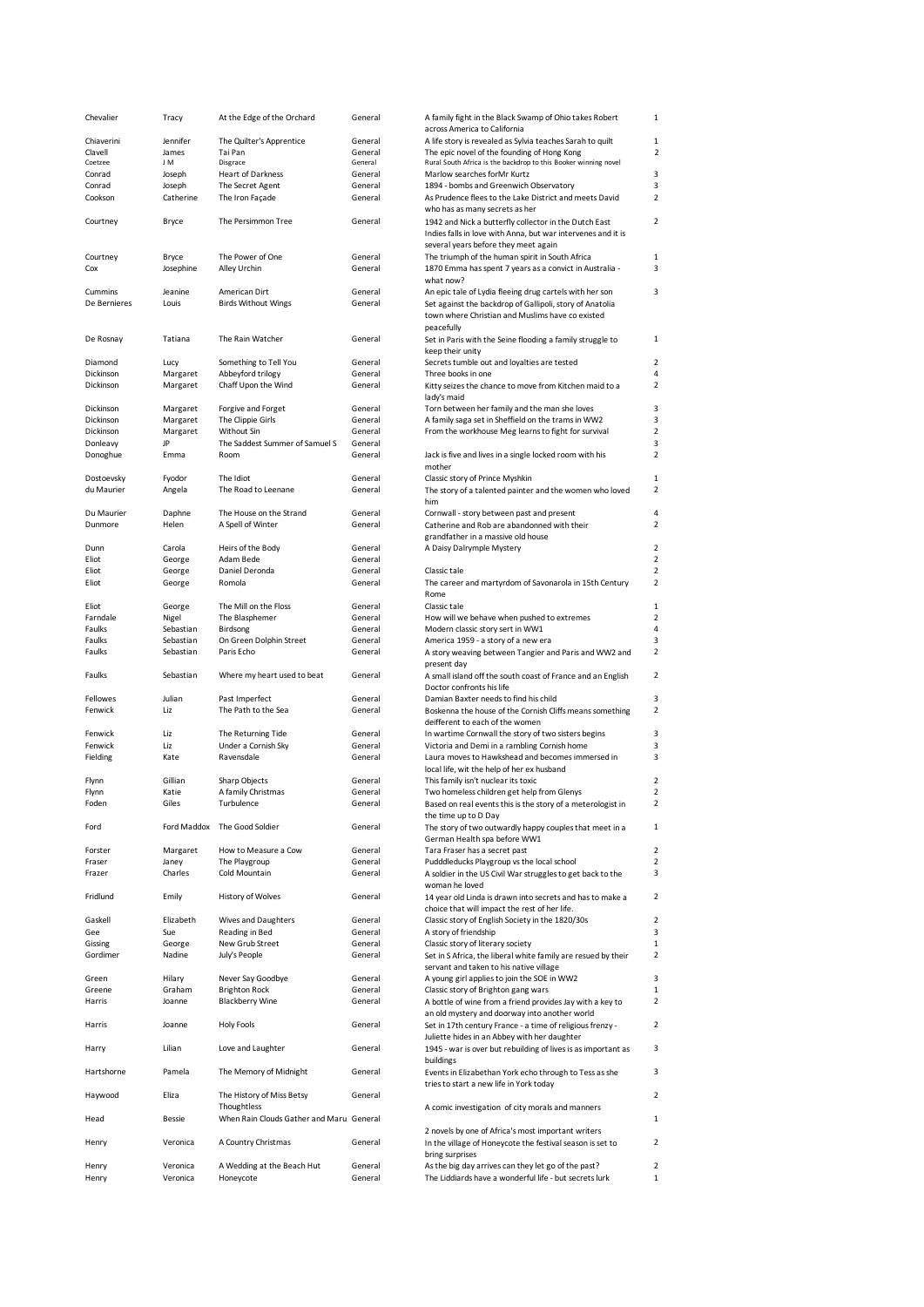| Henry                  | Veronica          | The Beach Hut                                    | General            | Following the stories of the families who come to the hut                                             | 3                   |                               |
|------------------------|-------------------|--------------------------------------------------|--------------------|-------------------------------------------------------------------------------------------------------|---------------------|-------------------------------|
| Henry                  | Veronica          | The Birthday Party                               | General            | Secrets, Rivalry and Glamour - the party of the year                                                  | $\overline{2}$      |                               |
| Hessayon               | Joan              | The Helmington Rose                              | General            | The story of two women an ancient house and the                                                       | $\overline{2}$      |                               |
|                        |                   |                                                  |                    | breeding of a perfect rose                                                                            |                     |                               |
| Hislop                 | Victoria          | The Island                                       | General            | Alexis search for knowledge about her mother's past<br>takes her to Greece                            | $\overline{2}$      |                               |
| <b>Hodgson Burnett</b> | Frances           | That Lass O'Lowries                              | General            | Joan Lowrie a pit girl in Lancashire and her loves                                                    | $\overline{2}$      |                               |
| Hoffman                | Alice             | The Dovekeepers                                  | General            | In 70AD Masada was under seige - this is the story of four                                            | 1                   |                               |
| Holdebrand             | Elin              | The Castaways                                    | General            | women during the seige<br>Greg and Tess;s upexpected drowning puts pressure on                        | $\overline{2}$      |                               |
|                        |                   |                                                  |                    | their friends                                                                                         |                     |                               |
| Holden                 | Wendy             | <b>Filthy Rich</b>                               | General            | Romantic Mary, Banker's wife Beth, Eco-hag Morag and                                                  | $\overline{2}$      |                               |
|                        |                   |                                                  |                    | Uber-wag Alexandra ensure village life will never be the<br>same                                      |                     |                               |
| Holmes                 | Jenny             | The Spitfire Girls                               | General            | Story of female pilots who flew planes between bases in                                               | $\overline{2}$      |                               |
|                        |                   |                                                  |                    | WW2                                                                                                   |                     |                               |
| Hore                   | Rachel            | A Gathering Storm                                | General            | moving between 2011 and 1935 a story of Carylon Manor<br>Cornwall                                     | $\mathbf{1}$        |                               |
| Hore                   | Rachel            | A week in Paris                                  | General            | A compelling story of war, secrets family and enduring                                                | 3                   | Pam "I found this book very   |
|                        |                   |                                                  |                    | love                                                                                                  |                     | interesting"                  |
| Hore                   | Rachel            | The Glass Painter's Daughter                     | General            | Repairing a stained glass window uncovers a Victorian<br>love story                                   | 3                   |                               |
| Hore                   | Rachel            | The House in Bellevue Gardens                    | General            | A house that provides sanctury for so many is under                                                   | 3                   |                               |
|                        |                   |                                                  |                    | threat itself                                                                                         |                     |                               |
| Hore                   | Rachel            | The Memory Garden                                | General            | Mel escapes to Lamorna in Cornwall and is drawn into a<br>100 year old mystery                        | 1                   |                               |
| Hosseini               | Khaled            | The Kite Runner                                  | General            | A story about 12 year old Amir in 1970s Afghanistan                                                   | 3                   |                               |
| Howatch                | Susan             | <b>Glamorous Powers</b>                          | General            | The story of Jon Darrow in 1940 who fails to control his                                              | 3                   |                               |
| Irving                 | John              | A Widow for One Year                             | General            | powers<br>A multilayered story of Ruth and about the passage of                                       | $\overline{2}$      |                               |
|                        |                   |                                                  |                    | time and the relentlessness of grief                                                                  |                     |                               |
| Ishiguro               | Kazuo             | The Remains of the Day                           | General            | A modern classic about the ageing butler Stevens and his                                              | $\overline{2}$      |                               |
| Ishiguro               | Kazuo             | The Unconsoled                                   | General            | memories<br>The story of a renowned pianist whose life has                                            | 3                   |                               |
|                        |                   |                                                  |                    | accelerated beyond his control                                                                        |                     |                               |
| Jacobson               | Howard            | Shylock is my name                               | General            | A powerful reimaging of Shakespeare's character                                                       | $\mathbf{1}$        |                               |
| James<br>James         | Erica<br>Erica    | Coming Home to Island House<br>Love and Devotion | General<br>General | 1939 - a new stepmother faces her husbands children<br>Harriet takes on her orphaned niece and nephew | $\overline{2}$<br>3 |                               |
| James                  | Erica             | Swallowtail Summer                               | General            | Linston End - the holiday home may be changing                                                        | $\mathbf{1}$        |                               |
| James                  | Erica             | Tell it to the Skies                             | General            | Lydia is forced to confront her past when she sees a face                                             | $\overline{2}$      |                               |
| James                  | Sian              | Return to Hendre Ddu                             | General            | in a crowd<br>Tom returns injured from WW1 to the family farm in                                      | $\overline{2}$      |                               |
|                        |                   |                                                  |                    | Wales. Sequel to A Small Country                                                                      |                     |                               |
| James                  | Sian              | Storm at Arberth                                 | General            | A story about friendship set in Pembrokeshire                                                         | $\overline{2}$      |                               |
| Jones                  | Sadie             | The Outcast                                      | General            | Lewis and Kit return to Ireland from 1950s England and<br>must forge new futures                      | $\overline{2}$      |                               |
|                        |                   |                                                  |                    |                                                                                                       |                     |                               |
| Jones                  | Sandie            | The Half Sister                                  | General            | Her arrival will ruin everything                                                                      | $\overline{2}$      | "I had to read until1.15am to |
|                        |                   |                                                  |                    |                                                                                                       |                     | find out the ending"          |
| Jordan                 | Sherryl           | The Raging Quiet                                 | General            |                                                                                                       | $\overline{2}$      |                               |
| Joyce                  | James             | A Portrait of the Artist as a Young              | General            | Set in medieval times this is the story of Marnie and Raver                                           | $\overline{2}$      |                               |
|                        |                   | Man                                              |                    | Classic evocation of catholic boyhood in Ireland                                                      |                     |                               |
| Kelly                  | Cathy             | <b>Between Sisters</b>                           | General            | Their lives are full - but it stills feels like something is<br>missing                               | 1                   |                               |
| Kelly                  | Cathy             | The Year that changed Everything                 | General            |                                                                                                       | $\mathbf{1}$        |                               |
|                        |                   | A Special Relationship                           | General            | 3 women, 3 birthdays - a year that will change everything                                             |                     |                               |
| Kennedy                | Douglas           |                                                  |                    | The story of Sally a 37 year old amercian journalist in<br>London                                     | $\overline{2}$      |                               |
| Kingsolver             | Barbara           | Prodigal Summer                                  | General            | A Lyrical novel                                                                                       | 3                   |                               |
| Kinsella               | Sophie            | Mini Shopaholic                                  | General            | Chick Lit gold!                                                                                       | $\overline{2}$      |                               |
| Kinsella               | Sophie            | The Tennis Party                                 | General            | A summer tennis weekend for four couples - the weekend<br>is about anything but tennis!               | 3                   |                               |
| Lawrence               | D H               | Love Among the Haystacks and                     | General            | Includes The Lovely Lady, Rawdon's Roof, The Rocking                                                  | 3                   |                               |
|                        |                   | other stories                                    |                    | Horse Winner, The Man who loved Islands and The Man<br>Who Died                                       |                     |                               |
| Lee                    | Harper            | To Kill a Mockingbird                            | General            | Classic story about racial tensions in the Deep South                                                 | $\overline{2}$      |                               |
| Lessing                | Doris             | The Memoirs of a Survivor                        | General            | Many years in the future city life has broken down                                                    | $\overline{2}$      |                               |
| Lewis                  | Susan             | Forgive Me                                       | General            | This is Claudia's chance for a new start, but the past can't<br>stay hidden forever                   | 3                   |                               |
| Lewycka                | Marina            | A short history of tractors in                   | General            | Two years after my mother died, my father fell in love                                                | $\overline{2}$      |                               |
|                        |                   | Ukranian                                         |                    | with a glamorous blonde Ukranian divorcee                                                             |                     |                               |
| Ley                    | Rosanna           | Her Mother's Secret                              | General            | Colette returns to help her mother in the florists, can they<br>heal the rift between them            | 1                   |                               |
| London                 | Jack              | Martin Eden                                      | General            | semi autobiographical about the pursuit of education and                                              | $\overline{2}$      |                               |
|                        |                   |                                                  |                    | literary fame                                                                                         |                     |                               |
| Lurie                  | Alison            | The Nowhere City                                 | General            | Paul and his wife move west from New England to<br>California                                         | 3                   |                               |
| MacDonald Fraser       | George            | Royal Flash                                      | General            | 1842 - when a mission call for a master of deceit - its                                               | 3                   |                               |
| Macomber               | Debbie            | A Turn in the Road                               | General            | Flashman<br>Three generations of women take a road trip                                               | $\overline{2}$      |                               |
| Macomber               | Debbie            | The Shop on Blossom Street                       | General            | Four women with different lives form a friendship                                                     | 3                   |                               |
| Madeley                | Richard           | Some Day I'll Find you                           | General            |                                                                                                       |                     | 4                             |
| Maitland               | Karen             | The Raven's Head                                 | General            | 1224 at Langley Manor and an alchemist is working on<br>the philosophers stone                        | $\overline{2}$      |                               |
| Mandanna               | Sarita            | <b>Tiger Hills</b>                               | General            | 1878 India and a saga of Devi and Devanna                                                             | $\overline{2}$      |                               |
| Mann                   | Thomas            | The Magic Mountain                               | General            | Hans visits his cousin in a Swiss sanitorium and stays -                                              | $\overline{2}$      |                               |
|                        |                   |                                                  |                    | intoxicated with ideas which strain the world on the brink<br>of WW1                                  |                     |                               |
| Mantell                | Hilary            | Fludd                                            | General            | In the village of Fetherhoughton comes a young curate                                                 | 3                   |                               |
| Marciano<br>Marlantes  | Francesca<br>Karl | Rules of the Wild<br>Matterhorn                  | General<br>General | Story set around ex pats in modern Kenya<br>Epic bestseller about the Vietnam war                     | 4<br>$\mathbf{1}$   |                               |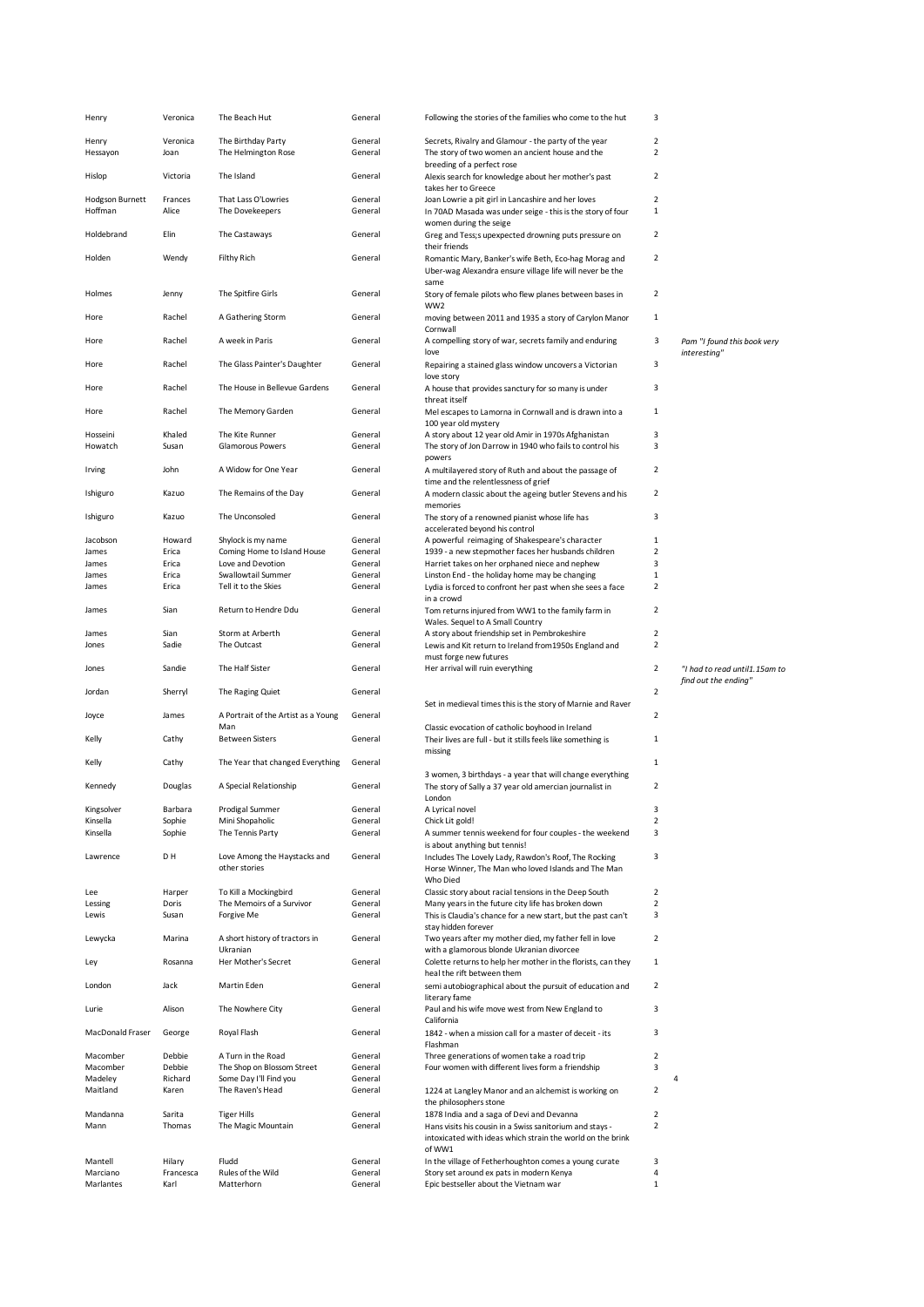| Mayhew                   | Margaret           | The Little Ship                                     | General            | The boat they sailed before the war is a little ship sent to<br>rescue them at Dunkirk                                     | $\overline{2}$                   |
|--------------------------|--------------------|-----------------------------------------------------|--------------------|----------------------------------------------------------------------------------------------------------------------------|----------------------------------|
| McGregor                 | Jon                | Resevoir 13                                         | General            | A missing girl and the impact on the community                                                                             | $\overline{2}$                   |
| McInerney                | Monica             | The Trip of a Lifetime                              | General            | Lola is taking her grand daughter and great<br>granddaughter back to Ireland, 60 years after emigrating                    | 3                                |
| McKee                    | Alasdair           | Uncle Henry's Last Stand                            | General            | to Australia<br>Henry, singularly rude and feared, takes on his orphaned<br>10 year old nephew                             | 3                                |
| McLaughlin               | Cressida           | The Cornish Cream Tea Christmas                     | General            | Hannah can't shake off the feeling that Portgolow is<br>familiar                                                           | 3                                |
| Mercer                   | Ali                | <b>His Secret Family</b>                            | General            | You may love him - but can you trust him?                                                                                  | $\overline{2}$                   |
| Miller                   | Donald             | <b>Through Painted Deserts</b>                      | General            | A road trip memoir wondering about life                                                                                    | $\mathbf{1}$                     |
| Miller                   | Madeline           | The Song of Achilles                                | General            | The story of Patroclus and Achilles and his mission to Troy                                                                | $\overline{2}$                   |
| Monroe                   | Mary Alice         | A Lowcountry Wedding                                | General            |                                                                                                                            | $\overline{2}$                   |
|                          |                    |                                                     |                    | A family secret causes upheavel in the run up to weddings                                                                  |                                  |
| Montefiore<br>Montefiore | Santa<br>Santa     | Sea of Lost Love<br>The Beekeeper's Daughter        | General<br>General | Cornwall 1958, tradegy erupts in paradise<br>A family rocked by tragedy and a love that lives through<br>time              | $\mathbf{1}$<br>2                |
| Montefiore               | Santa              | The Butterfly Box                                   | General            | Frederica moves to Chili from Cornwall                                                                                     | 3                                |
| Montefiore               | Santa              | The French Gardener                                 | General            | The Gardener transforms lives as well as gardens                                                                           | $\overline{2}$                   |
| Montefiore               | Santa              | The Gypsy Madonna                                   | General            | A priceless Titian, French Chateau and a mystery that will<br>change lives forever                                         | 2                                |
| Montefiore               | Santa              | The Last Voyagle of the Valentina                   | General            | A sweeping story of love and loss, and a secret                                                                            | $\overline{2}$                   |
| Montefiore               | Santa              | The Secret Hours<br>The Swallow and the Hummingbird | General            | Faye returns her mother's ashes to Ireland                                                                                 | $\overline{2}$                   |
| Montefiore               | Santa              |                                                     | General            | After the war George cannot settle in Devon and moves<br>to Argentina, leaving his childhood sweetheart to wait for<br>him | 3                                |
| Montefiore               | Santa              | The Temptation of Grace                             | General            | Under the Heat of the Italian Sun secrets come to light                                                                    | $\mathbf{1}$                     |
| Moriarty                 | Liane              | The Hypnotist's Love Story                          | General            | He has a stalker and his girlfriend wants to meet her                                                                      | $\overline{2}$                   |
| Moyes                    | Jojo               | The Giver of Stars                                  | General            | Alice moves from England to small town Kentucky - she<br>makes friends with a group of women through books and<br>reading  | $\mathbf{1}$                     |
| Neill                    | Fiona              | What the Nanny Saw                                  | General            | Will the nanny keep the family secrets or dish the dirt?                                                                   | $\sqrt{4}$                       |
| Ngozi Adichie            | Chimamanda         | Half of a Yellow Sun                                | General            | In 1960s Nigeria the lives of a poor houseboy, a young                                                                     | $\mathbf{1}$                     |
|                          | David              |                                                     | General            | woman and an englishman intertwine                                                                                         | $\overline{4}$                   |
| Nicholls<br>Parsons      | Tony               | One Day<br>Stories we could tell                    | General            | 20 years and two people<br>Hot summer in London 1977 a story of three young men                                            | 3                                |
|                          |                    |                                                     |                    | about to learn the true meaning of friendship                                                                              |                                  |
| Pearse                   | Lesley             | House Across the Street                             | General            | Is there a murder at the house across the street?                                                                          | $\overline{2}$                   |
| Pearse                   | Lesley             | You'll never see me again                           | General            | Betty escapes doomed marriage but she never imagined<br>starting again would end in murder                                 | $\overline{2}$                   |
| Picoult                  | Jodi               | Harvesting the Heart                                | General            | You love your baby, but you can't cope with being a<br>mother                                                              | $\overline{2}$                   |
| Picoult                  | Jodi               | The Pact                                            | General            | Can we ever really know our children?                                                                                      | $\overline{2}$                   |
| Pilcher                  | Robin              | Starburst                                           | General            | The story of a famous violinist, combining intrigue,                                                                       | 3                                |
| Pilcher                  | Rosamunde          | Voices in Summer                                    | General            | suspense and passion<br>Laura holidays in Cornwall with her new in laws - but her                                          | 3                                |
|                          |                    |                                                     |                    | world is thrown into turmoil by a letter                                                                                   |                                  |
| Purves                   | Libby              | Love Songs and Lies                                 | General            | A novel about being a woman in the last third of the 20th<br>century                                                       | $\overline{2}$                   |
| Pym                      | Barbara            | Jane and Prudence                                   | General            | Jane's husband is the newly appointed vicar, her friend<br>Prudence comes to stay with comic complications                 | $\overline{2}$                   |
| Ratushinskaya            | Irina              | The Odessans                                        | General            | The story of three families frm Odessa from the beginning                                                                  | 3                                |
| Reeman                   | Douglas            | Sunset                                              | General            | of the 20th Century<br>1941 - Hong Kong and the British Navy's refusal to                                                  | $\overline{2}$                   |
|                          |                    |                                                     |                    | surrender                                                                                                                  |                                  |
| Riley<br>Riley           | Lucinda<br>Lucinda | The Italian Girl<br>The Midnight Rose               | General<br>General | A tale of passion and betrayal<br>From India to Dartmoor - spanning 4 generations                                          | $\mathbf{1}$<br>3                |
| Riley                    | Lucinda            | The Olive Tree                                      | General            | The idyllic house in Cyprus holds a web of secrets                                                                         | $\,1\,$                          |
| Rogan                    | Charlotte          | The Lifeboat                                        | General            | Survivors in an overcrowded lifeboat - what will they do to<br>survive?                                                    | 2                                |
| Rubens                   | Bernice            | Go Tell the Lemming                                 | General            | Angela writes to herself starting with a suicide note                                                                      | $\overline{2}$                   |
| Ryan                     | Robert             | <b>Night Crossing</b>                               | General            | A german musician flees to England and meets a Scotland<br>Yard policeman                                                  | $\overline{2}$                   |
| Safran Foer              | Jonathan           | Everything is Illuminated                           | General            | A young man goes to Ukraine searching for the woman<br>who, 50 years ago, saved his grandfather from the nazis             | $\mathbf{1}$                     |
| Sallis                   | Susan              | The Apple Barrel                                    | General            | An ordinary couple become friends with the glamorous                                                                       | 3                                |
| Sallis                   | Susan              | A scattering of Daisies                             | General            | and mysterious Petersens<br>Beginning the story of the Rising Family                                                       | $\overline{2}$                   |
| Scanlon                  | Patricia           | City Girl                                           | General            | Whatever life holds friends come first                                                                                     | 3                                |
| Scarrow                  | Simon              | Fire and Sword                                      | General            | 1804 and Napoleon has Europe in his sights                                                                                 | $\overline{2}$                   |
| Scarrow<br>Sebald        | Simon<br>WG        | The Generals<br>The Rings of Saturn                 | General<br>General | Napoleon in Egypt and Wellington in India<br>The transience of all things human                                            | $\overline{2}$<br>3              |
| Seth                     | Vikram             | An Equal Music                                      | General            | A book about love - the love of a woman and the love of                                                                    | $\overline{2}$                   |
| Setterfield              | Diane              | Once Upon a River                                   | General            | music<br>Some say the river drowned hersomne say it brought                                                                | $\overline{2}$                   |
| Shaffer and Barrows      |                    | The Guernsey Literary and Potato                    | General            | her back to life<br>The war is over and Juliet, suffering from Writer's block                                              | $\mathbf{1}$                     |
|                          |                    | Peel Pie Society                                    |                    | gets a letter from a stranger in Guersney                                                                                  |                                  |
| Shaw                     | Rebecca            | Country Wives                                       | General            | There's trouble in the vet's practice and the wives decide<br>something has to be done                                     | $\overline{2}$                   |
| Shaw                     | Rebecca            | Talk of the Village                                 | General            | Story of Village Life                                                                                                      | 3                                |
| Shreve                   | Anita              | All he ever wanted                                  | General            | The story of Nicholas and Etna - memories of their time<br>together                                                        | $\overline{2}$                   |
| Shreve                   | Anita              | Testimony                                           | General            | A moment of weakness a lifetime of regret                                                                                  | $1\,$                            |
| Shute                    | Nevil              | <b>Ruined City</b>                                  | General            | A heroic gamble to save a town                                                                                             | 3                                |
| Sittenfeld<br>Smith      | Curtis<br>Ali      | Sisterhood<br>There but for the                     | General<br>General | Identical twins and the ability to predict an earthquake<br>There once was a man who, one night between the main           | $\overline{2}$<br>$\overline{2}$ |
|                          |                    |                                                     |                    | course and sweet at a dinner party                                                                                         |                                  |
| Sparks                   | Nicholas           | A Walk to Remember                                  | General            | Landon learns about himself and life through his<br>realtionship with Jamie                                                | 3                                |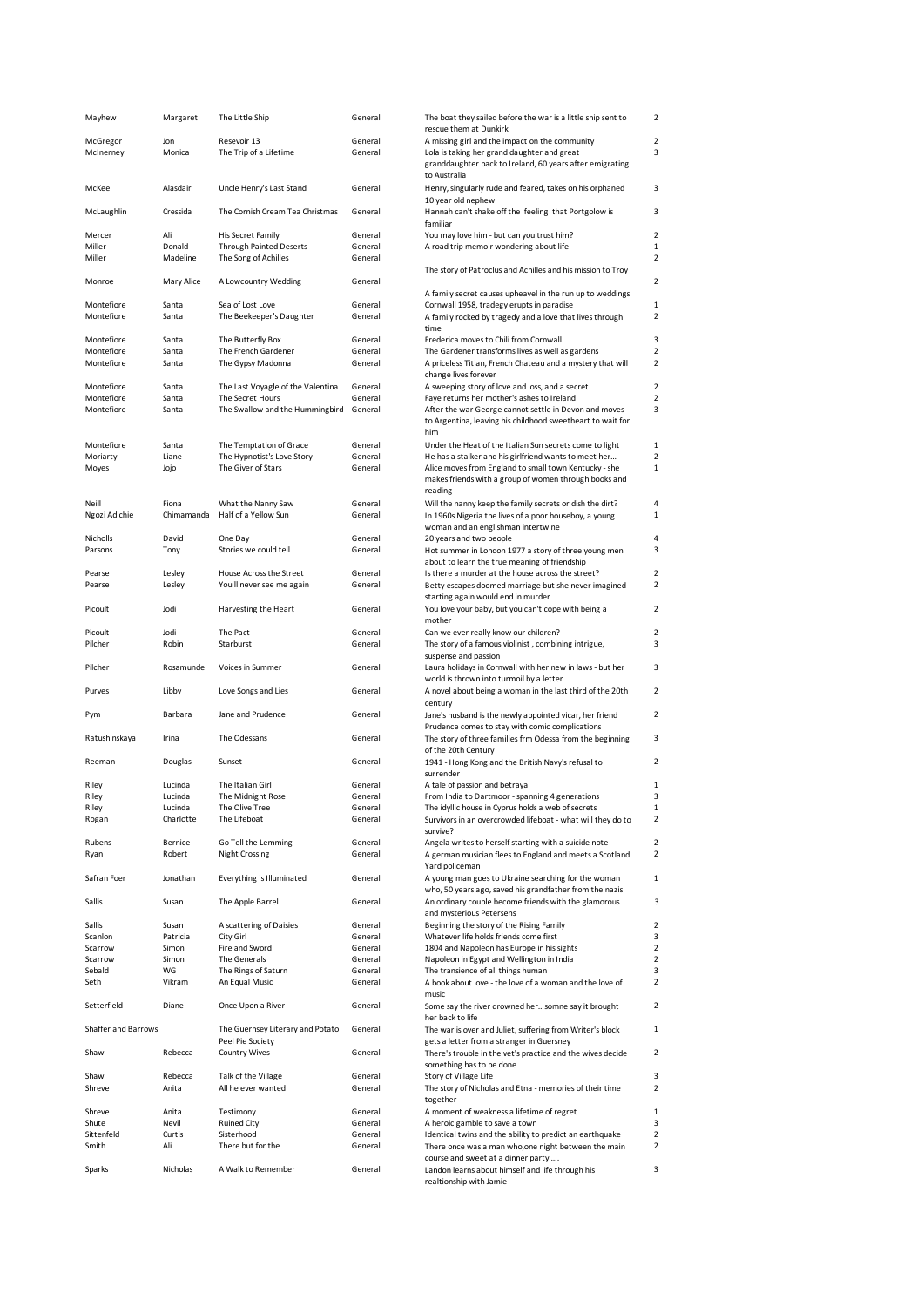| Steinbeck              | John                 | Of Mice and Men                             | General                        | Classic story of drifters George and Lennie                            | $1\,$                            |                |                        |
|------------------------|----------------------|---------------------------------------------|--------------------------------|------------------------------------------------------------------------|----------------------------------|----------------|------------------------|
| Steinbeck              | John                 | The Red Pony                                | General                        | Modern classic about learning life lessons                             | $\mathbf{1}$                     |                |                        |
| Stimson                | Tess                 | Whats yours is mine                         | General                        | A story of sisters who share just a little too much                    | $\overline{2}$                   |                |                        |
| Swan                   | Karen                | The Hidden Beach                            | General                        |                                                                        | $\overline{2}$                   |                |                        |
|                        |                      |                                             |                                | Hanna and Max have the perfect family - but then her                   |                                  |                |                        |
|                        |                      |                                             |                                | husband comes out from a coma                                          |                                  |                |                        |
| Swick                  | Marly                | <b>Evening News</b>                         | General                        | A novel about the fragile relationships in stepfamilies                | $\overline{2}$                   |                |                        |
| Swift                  | Graham               | Waterland                                   | General                        | A beautiful, serious and intelligent novel                             | $\overline{4}$                   |                |                        |
| Tan                    | Amy                  | The Bonesetter's Daughter                   | General                        | A story about woman in China in the 1920s                              | $\overline{2}$                   |                |                        |
| Tartt                  | Donna                | The Goldfinch                               | General                        | Theo's story of his longing for his mother                             | $\mathbf{1}$                     |                |                        |
| Taylor                 | Lulu                 | A midwinter promise                         | General                        | "I must be wicked" How else could Julia keep her awful                 | 3                                |                |                        |
|                        |                      |                                             |                                | secret?                                                                |                                  |                |                        |
| Taylor                 | Lulu                 | The Frozen Heart                            | General                        | In the darkness of winter, bad memories burn brightest                 | $\overline{2}$                   |                |                        |
| Taylor                 | Lulu                 | The Snow Angel                              | General                        | A forbidden passion and a lifetime of consequences                     | 3                                |                |                        |
| Taylor                 | Lulu                 | The Snow Rose                               | General                        | Kate is on the run with her daughter                                   | $\overline{2}$                   |                |                        |
| Taylor                 | Lulu                 | The Winter Children                         | General                        | Behind a selfless act of kindness lie dark intentions                  | $\overline{2}$                   |                |                        |
| Taylor                 | Lulu                 | The Winter Folly                            | General                        | The darker the lie the deeper the secret                               | 3                                |                |                        |
| Thomas                 | Rosie                | Daughter of the House                       | General                        | End of the Great War and the suffragettes must strive                  | $\overline{2}$                   |                | Pam - 'Extremely Good" |
|                        |                      |                                             |                                |                                                                        |                                  |                |                        |
|                        |                      |                                             |                                | again                                                                  |                                  |                |                        |
| Titchmarsh             | Alan                 | The Haunting                                | General                        | A story of love, betrayal and intrigue                                 | $\overline{2}$                   |                |                        |
| Toibin                 | Colm                 | Brooklyn                                    | General                        | Ellis leaves 1950s Ireland for New York but is torn with               | $\mathbf{1}$                     |                |                        |
|                        |                      |                                             |                                | news from home                                                         |                                  |                |                        |
| Torday                 | Paul                 | Salmon Fishing in the Yemen                 | General                        | Fisheries scientist gets involved in a project to introduce            | $\overline{2}$                   |                |                        |
|                        |                      |                                             |                                | salmon fishing to Yemen                                                |                                  |                |                        |
| Treloar                | Lucy                 | Salt Creek                                  | General                        | 1855 and the story of a family trying to farm in Southern              | $\overline{2}$                   |                |                        |
|                        |                      |                                             |                                | Australia                                                              |                                  |                |                        |
| Tremain                | Rose                 | The Road Home                               | General                        | Lev is coming to Britain from Eastern Europe                           | $\overline{4}$                   |                |                        |
| Tremayne               | Peter                | Shroud for the Archbishop                   | General                        | A D 664 and Sister Fidelma has arrived in Rome to solve a              | £                                |                |                        |
|                        |                      |                                             |                                | murder                                                                 |                                  |                |                        |
|                        |                      |                                             |                                |                                                                        |                                  |                |                        |
| Trollope               | Anthony              | <b>Barchester Towers</b>                    | General                        | Classic story of Church scheming                                       | $\mathbf{1}$                     |                |                        |
| Trollope               | Joanna               | Next of Kin                                 | General                        | Zoe is a catalyst for change                                           | $\overline{2}$                   |                |                        |
| Trollope               | Joanna               | The Best of Friends                         | General                        | Marriage problems impact into the lives of friends                     | 3                                |                |                        |
| Turgenev               | Ivan                 | Fathers and Sons                            | General                        | Classic totry in 19th century Russia                                   | $\overline{2}$                   |                |                        |
| Turgenev               | Ivan                 | On The Eve                                  | General                        | Classic story about life on a Russian Estate                           | $\overline{2}$                   |                |                        |
| Turgenev               | Ivan                 | Sketches from a Hunter's Album              | General                        | Short stories of Russian peasant life                                  | $1\,$                            |                |                        |
| Tyler                  | Anne                 | A Slipping Down Life                        | General                        | A teenager becomes obsessed with local rock singer                     | $\mathbf 2$                      |                |                        |
| Vanderhaeghe           | Guy                  | The Englishman's Boy                        | General                        | A story about Canadian wolf hunters and Hollywood in the               | 3                                |                |                        |
|                        |                      |                                             |                                | 20s                                                                    |                                  |                |                        |
| Vicars                 | Salley               | Mr Golightly's Holiday                      | General                        | Mr Golightly wrote a masterpiece a long timeago and has                | 3                                |                |                        |
|                        |                      |                                             |                                | to update it, confronting catastrophe in his life                      |                                  |                |                        |
|                        |                      |                                             |                                |                                                                        |                                  |                |                        |
| Vincenzi               | Penny                | Another Woman                               | General                        | A dream wedding becomes a nightmare as the bride                       | 3                                |                |                        |
|                        |                      |                                             |                                | disappears                                                             |                                  |                |                        |
| Vincenzi               | Penny                | Windfall                                    | General                        | A legacy changes life                                                  | 3                                |                |                        |
| Walker                 | Alice                | The Color Purple                            | General                        | The story of Celie in the Deep South                                   | $1\,$                            |                |                        |
| Walsh                  | Dan                  | The Deepest Waters                          | General                        | 1857 and a honeymoon turns into a nightmare as a                       | $1\,$                            |                |                        |
|                        |                      |                                             |                                | hurricane hits their ship                                              |                                  |                |                        |
| Weldon                 | Fay                  | The Life and Loves of a She Devil           | General                        | What can a woman do when her husband accuses her of                    | 3                                |                |                        |
|                        |                      |                                             |                                | being a she devil and leaves her?                                      |                                  |                |                        |
| Weldon                 | Fay                  | Wicked Women                                | General                        | Collection of short stories                                            | $\overline{2}$                   |                |                        |
|                        |                      |                                             | General                        |                                                                        | 4                                |                |                        |
| Wesley                 | Mary                 | An Imaginative Experience                   |                                | A plot of loss, release and a comic acceptance of fate                 |                                  |                |                        |
| Wharton                | Edith                | The Age of Innocence                        | General                        | Class story of a perfect couple until                                  | 3                                |                |                        |
| White                  | Paul                 | Maasai                                      | General                        | An African drama of tribal life                                        | $\overline{2}$                   |                |                        |
| Wiiliams               | Andrew               | The Interrogator                            | General                        | Spring 1941 - Has Germany broken naval codes?                          |                                  | $\overline{2}$ |                        |
| Williamson             | Henry                | Collection of short stories                 | General                        |                                                                        | 3                                |                |                        |
| Winman                 | Sarah                | When God was a Rabbit                       | General                        | A book about growing up, friendships and families                      | $\mathbf 2$                      |                |                        |
| Wittenborn             | Dirk                 | Pharmakon                                   | General                        | 1950s America - has the ingredient for happiness been                  | 3                                |                |                        |
|                        |                      |                                             |                                | found? What happens when the experiment goes wrong?                    |                                  |                |                        |
|                        |                      |                                             |                                |                                                                        |                                  |                |                        |
| Wolff                  | Isabel               | Forget Me Not                               | General                        | Anna swaps her job in the City for being a garden designer             | $\overline{2}$                   |                |                        |
|                        |                      |                                             |                                |                                                                        |                                  |                |                        |
|                        |                      |                                             |                                |                                                                        |                                  |                |                        |
| Woolf                  | Virginia             | Mrs Dalloway                                | General                        | Classic story of Clarissa                                              | $\overline{2}$                   |                |                        |
| Lessing                | Doris                | Love, Again                                 | General                        | The story of a sixty year old woman and love                           | $\overline{2}$                   |                |                        |
| Thompson Walker        | Karen                | The Age of Miracles                         | General                        | An ordinary family experiences as the earth's rotation                 | $\overline{2}$                   |                |                        |
|                        |                      |                                             |                                | slows                                                                  |                                  |                |                        |
| Walls                  | Jeannette            | The Silver Star                             | General                        | Tragic and comic at the same time - the story of sisters in            | $\overline{2}$                   |                |                        |
|                        |                      |                                             |                                | California 1970                                                        |                                  |                |                        |
| Allende                | Isabel               | The House of Spirits                        | Historic saga                  | Spanning four generations a family saga                                | 4                                |                |                        |
| Andrews                | Lyn                  | A Daughters Journey                         | Historic saga                  | A story about learning the past truth to move into a                   | 3                                |                |                        |
|                        |                      |                                             |                                | happier future                                                         |                                  |                |                        |
| Andrews                | Lyn                  | <b>Heart and Home</b>                       | Historic saga                  | Cathie arrives in Liverpool determined to put her tough                | 3                                |                |                        |
|                        |                      |                                             |                                | childhood behind her                                                   |                                  |                |                        |
|                        |                      |                                             |                                |                                                                        |                                  |                |                        |
| Baxter                 | Lily                 | The Girls in Blue                           | Historic saga                  | Love in WW2 in the WAAF and RAF                                        | $\overline{2}$                   |                |                        |
| Bellingham             | Linda                | Tell Me Tomorrow                            | Historic saga                  | A Tale of love across three generations                                | 3                                |                |                        |
| Burton                 | Betty                | Not Just a Soldiers War                     | Historic saga                  | Set in the Spanish Civil War when Lu signs up as a driver              | $\mathbf{1}$                     |                |                        |
| Cookson                | Catherine            | The Voice of an Angel                       | Historic saga                  | A dark and twisting novel following Ward as he betrays                 | $\mathbf{1}$                     |                |                        |
|                        |                      |                                             |                                | Daisy for a music hall singer                                          |                                  |                |                        |
| Cookson                | Catherine            | The Wingless Bird                           | Historic saga                  | Secrets and love in 1913                                               | 4                                |                |                        |
| Cornwell               | Bernard              | <b>Fallen Angel</b>                         | Historic saga                  | A plot to bring revolution to England                                  | 3                                |                |                        |
| Cornwell               | Bernard              | Fools and Mortals                           | Historic saga                  | Elizabethan thriller                                                   | $\overline{2}$                   |                |                        |
| Correa                 |                      | Armando Lucas The German Girl               | Historic Saga                  | From Berlin 1939 to New York 2014 - 12 year old Anna                   | $\overline{2}$                   |                |                        |
|                        |                      |                                             |                                | receives a package from an unknown relative in Cuba                    |                                  |                |                        |
| Court                  | Dilly                | A Mother's Promise                          | Historic saga                  | East End 1888 and Hetty tries to keep her family safe                  | $\overline{2}$                   |                |                        |
|                        |                      |                                             |                                |                                                                        | $\overline{2}$                   |                |                        |
| Court                  | Dilly                | The Best of Sisters                         | Historic saga                  | Set in Victorian England                                               |                                  |                |                        |
| Court                  | Dilly                | The Button Box                              | Historic saga                  | Victorian East End family saga                                         | 3                                |                |                        |
| Court                  | Dilly                | The Christmas Card                          | Historic saga                  | Victorian story of a young girl                                        | 3                                |                |                        |
| Court                  | Dilly                | The Dollmakers Daughters                    | Historic saga                  | Two sisters very different - will blood prove to be thicker            | $\overline{2}$                   |                |                        |
|                        |                      |                                             |                                | than water?                                                            |                                  |                |                        |
| Court                  |                      | <b>Tilly True</b>                           | Historic saga                  | "I ain't always going to be poor"                                      | $\overline{2}$                   |                |                        |
|                        | Dilly                |                                             |                                |                                                                        | $\overline{2}$                   |                |                        |
| Davy                   | Nelle                | The Legacy of Eden                          | Historic saga                  | Time to confront the rise and fall of the Hathaway                     |                                  |                |                        |
|                        |                      |                                             |                                | dynasty in Iowa 1946                                                   |                                  |                |                        |
| Dean                   | Ellie                | On a Turning Tide                           | Historic saga                  | October 1944 and victory is coming closer in the war - but             | 3                                |                |                        |
|                        |                      |                                             |                                |                                                                        |                                  |                |                        |
|                        |                      |                                             |                                | life at the Boarding House is full of uncertainty                      |                                  |                |                        |
| Dickinson<br>Dickinson | Margaret<br>Margaret | <b>Buffer Girls</b><br>Daughters of Courage | Historic saga<br>Historic saga | Set in Sheffield in 1920s in cutlery factory<br>Sequel to Buffer Girls | $\overline{2}$<br>$\overline{2}$ |                |                        |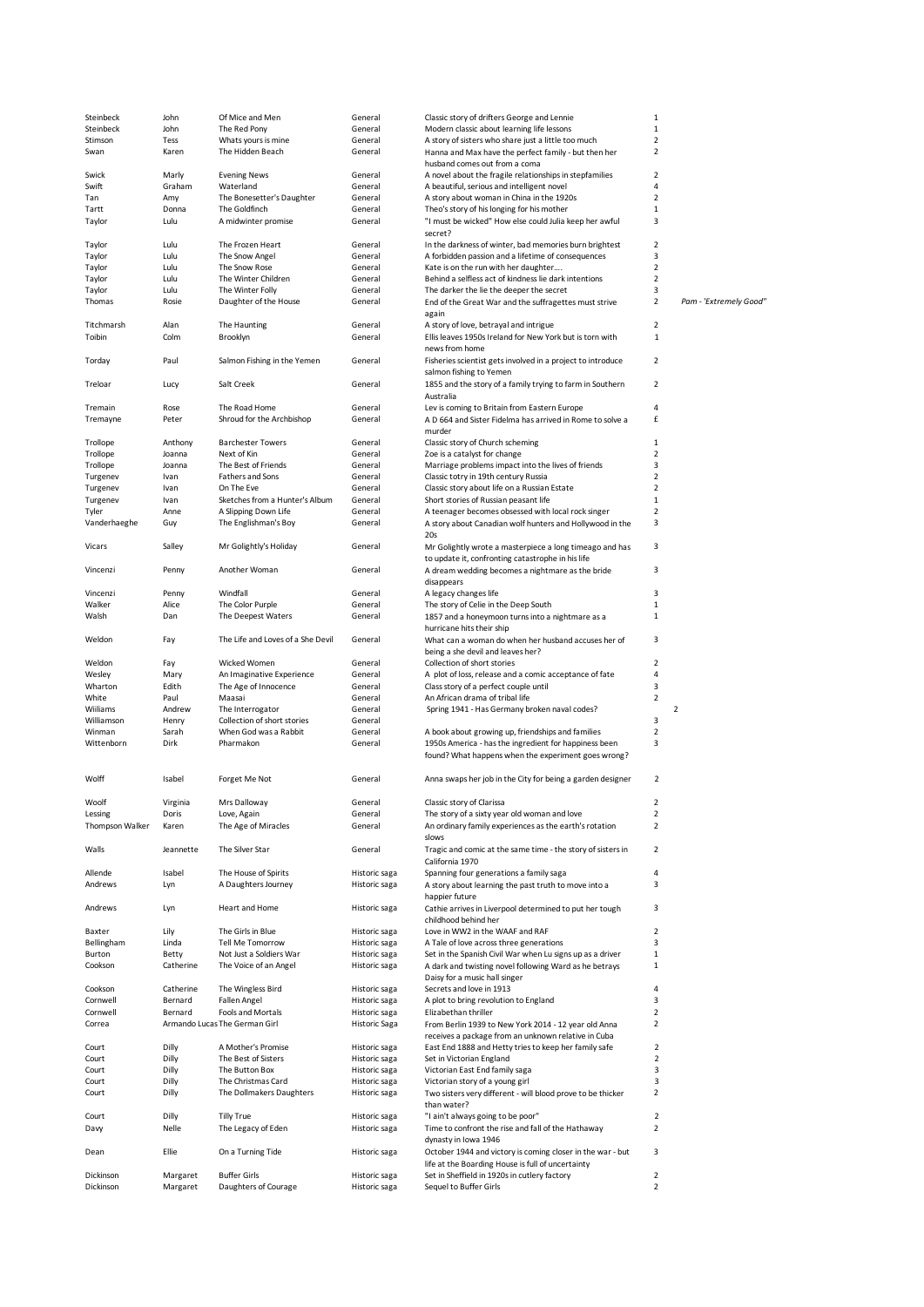| Dickinson        | Margaret      | Fairfield Hall                        | Historic saga                  | A Sense of Duty and A time of Courage for Annabel                                                      | $\mathbf 2$             |
|------------------|---------------|---------------------------------------|--------------------------------|--------------------------------------------------------------------------------------------------------|-------------------------|
| Dickinson        | Margaret      | Jenny's War                           | Historic saga                  | Love, hope and courage at a time of war                                                                | $\overline{2}$          |
| Dickinson        | Margaret      | Paupers Gold and Wish me Luck         | Historic saga                  | Two stories in one book                                                                                | 3                       |
| Dickinson        | Margaret      | Sons and Daughters                    | Historic saga                  | A saga of sorrow love and triumph                                                                      | $\overline{2}$          |
| Dickinson        | Margaret      | Suffragette Girl                      | Historic saga                  | Florrie goes to London and joins the suffragettes                                                      | $\overline{2}$          |
| Dickinson        | Margaret      | The Fisher Lass                       | Historic saga                  | Set in the shadow of the North Sea                                                                     | $\overline{2}$          |
| Dickinson        | Margaret      | The Lincolnshire Trilogy              | Historic saga                  | Three books following Esther, Kate and Ella at Brumby's<br>Farm                                        | 3                       |
| Dickinson        | Margaret      | Welcome Home                          | Historic saga                  | There are some things that even the closest friendship<br>cannot survive                               | 2                       |
| Douglas          | Donna         | A Nightingale Christmas Carol         | Historic saga                  | Wartime story of nursing in London                                                                     | 3                       |
| Douglas          | Donna         | A Nightingale Christmas Promise       | Historic saga                  | Wartime story of nursing in London                                                                     | 3                       |
| Douglas          | Donna         | Nightingales under the Mistletoe      | Historic saga                  | Christmas 1941 and the nurses are facing their toughest                                                | 3                       |
|                  |               |                                       |                                | winter                                                                                                 |                         |
| Dunant           | Sarah         | In the Name of the Family             | Historic Saga                  | A novel of Machiavelli and The Borgias                                                                 | $\overline{2}$          |
| Dunn             | Suzannah      | The Sixth Wife                        | Historic saga                  | Katherine Parr's story                                                                                 | 2                       |
| Easthan          | Kate          | Miss Nightingale's Nurses             | Historic saga                  | From the Docks of Liverpool to a distant battlefield can                                               | 2                       |
|                  |               |                                       |                                | she find her brother?                                                                                  |                         |
| Fellows          | Julian        | Belgravia                             | Historic saga                  | A secret that unravels in 1840s Belgravia                                                              | $\mathbf{1}$            |
| Flynn            | Katie         | A Christmas Gift                      | Historic saga                  | Liverpool 1939 Lizzie flees her violent step father in                                                 | $\overline{\mathbf{c}}$ |
|                  |               |                                       |                                | search of her mother                                                                                   |                         |
| Flynn            | Katie         | First Love, Last Love                 | Historic saga                  | A powerful story of two sisters and the love that changed                                              | $\overline{2}$          |
|                  |               |                                       |                                | their lives                                                                                            | $\overline{2}$          |
| Flynn            | Katie         | Forget me Not Summer                  | Historic saga                  | Liverpool 1936 Miranda's mother disappears and then                                                    |                         |
|                  |               |                                       |                                | war intervenes                                                                                         | $\mathbf 1$             |
| Flynn<br>Foley   | Katie<br>Jess | The Cuckoo Child<br>Wait for the Dawn | Historic saga<br>Historic saga | It takes courage to overcome the odds<br>Lydia siezes a chance for freedom and love blossoms but       | $\overline{2}$          |
|                  |               |                                       |                                | pain follows                                                                                           |                         |
|                  | Fiona         |                                       |                                | The story of Liberty shop assistants during WW2                                                        | $\mathbf 1$             |
| Ford<br>Francis  | June          | The Liberty Girls<br>Its Now or Never | Historic saga<br>Historic saga |                                                                                                        | $\mathbf{1}$            |
|                  |               |                                       |                                | In 1942 two young women give birth in a home for unwed                                                 |                         |
| Gibson           | Mary          | Bourbon Creams and Tattered           |                                | mothers - their story of secrets<br>Cockney Matty Gilbie leaves 1930s London and becomes a             | $\overline{2}$          |
|                  |               | Dreams                                | Historic Saga                  |                                                                                                        |                         |
|                  |               |                                       |                                | movie star, but the Great Depression finds her back in the                                             |                         |
| Goodwin          | Rosie         | Dilly's Hope                          | Historic saga                  | biscuit factory in Bermondsey<br>WW1 is over but a last secret could change everything for             | $\overline{2}$          |
|                  |               |                                       |                                |                                                                                                        |                         |
| Goodwin          | Rosie         | Dilly's Sacrifice                     | Historic saga                  | Dilly - the last in the trilogy<br>The first in the trilogy from the mIdlands to Ireland and           | 2                       |
|                  |               |                                       |                                | the horrors of WW1                                                                                     |                         |
| Green            | Molly         | A Sister's Song                       | Historic saga                  | Suzanne joins a band to entertain troops in the war                                                    | 2                       |
| Gregory          | Philippa      | The Boleyn Inheritance                | Historic saga                  | The arrival of Katherin Howard into the marriage of Anne of                                            | $\overline{\mathbf{2}}$ |
|                  |               |                                       |                                | Cleves                                                                                                 |                         |
| Gregory          | Philippa      | The King's Curse                      | <b>Historic Saga</b>           | Margaret Pole has a rival claim to the Tudor throne                                                    | 3                       |
| Gregory          | Philippa      | The Kingmaker's Daughter              | Historic saga                  | Anne Neville and her sister Isabel are daughters of the most                                           | 3                       |
|                  |               |                                       |                                | powerful magnate in 15th century England, the Earl of Warwick                                          |                         |
| Gregory          | Philippa      | The Lady of the Rivers                | Historic saga                  | 1435, Rouen and Jacqueta of Luxembourg is a wealthy young<br>widow                                     | 4                       |
| Gregory          | Philippa      | The Other Boleyn Girl                 | Historic saga                  | Mary Boleyn's story                                                                                    | $\overline{2}$          |
| Gregory          | Philippa      | The Queen's Fool                      | <b>Historic Saga</b>           | Hannah is sent to spy on Princess Mary                                                                 | 3                       |
| Gregory          | Philippa      | The Virgin's Lover                    | Historic saga                  | The story of Robert Dudley and Elizabeth 1                                                             | $\overline{2}$          |
| Gregory          | Philippa      | The White Princess                    | <b>Historic Saga</b>           | Somewhere beyond the shores of England a Pretender is                                                  | 3                       |
|                  |               |                                       |                                | mustering an army                                                                                      |                         |
| Gregory          | Philippa      | The White Queen                       | Historic saga                  | First in the Wars of the Roses series - focussing on Eliabeth                                          | 2                       |
|                  |               |                                       |                                | Woodville                                                                                              |                         |
| Gregory          | Philippa      | Wideacre                              | Historic saga                  | Generations linked to the Wideacre Estate                                                              | $\overline{2}$          |
| Groves           | Annie         | <b>London Belles</b>                  | Historic Saga                  | 4 women in London and their lives in WW2                                                               | $\overline{2}$          |
| Hannigan         | Emma          | The Summer Guest                      | Historic saga                  | A little magic is about to come to Caracove Bay                                                        | 3                       |
| Harry            | Lilian        | Goodbye Sweethear                     | Historic Saga                  | The story of a street in Portsmouth during WW2                                                         | 2                       |
| Harry            | Lilian        | Kiss the Girls Goodbye                | Historic saga                  | A story set in Lyons Corner House and the Nippies                                                      | 3<br>$\overline{2}$     |
| Harry            | Lillian       | A Penny a Day                         | Historic Saga                  | 1952 and a wedding is being planned in a Devon village                                                 |                         |
| Howard           |               | The Woman from Browhead               |                                | but the long shadow of the war threatens<br>Annie returns to the Lake District with only her pride and | 3                       |
|                  | Audrey        |                                       | Historic saga                  | her baby                                                                                               |                         |
| <b>Jefferies</b> | Dinah         | The Silk Merchant's Daughter          | <b>Historic Saga</b>           | 1952 and French Indo china - a choice - family or lover                                                | $\overline{\mathbf{c}}$ |
| Jonker           | Joan          | Stay in your own backyard             | Historic saga                  | Liverpool family saga                                                                                  | 3                       |
| Kennedy          | Lena          | Lizzie                                | Historic saga                  | Lizzie is a survivor - a cockney in war torn London                                                    | 3                       |
| Larkin           | Mary A        | <b>Best Laid Plans</b>                | Historic saga                  | 1960s Belfast and a story of growing up                                                                | $\overline{2}$          |
| Larkin           | Mary A        | Ties of Love and Hate and The         | Historic Saga                  |                                                                                                        | $\overline{2}$          |
|                  |               | <b>Wasted Years</b>                   |                                | Two stories set in Belfast                                                                             |                         |
| Lee              | Maureen       | Kitty and Her Sisters                 | Historic Saga                  | 1950s Liverpool and Kitty doesn't want to follow the                                                   | 3                       |
|                  |               |                                       |                                | ordinary path                                                                                          |                         |
| Lee              | Maureen       | Lights Out Liverpool                  | <b>Historic Saga</b>           | Set against the backdrop of war this is a story of families                                            | $\overline{2}$          |
|                  |               |                                       |                                | torn apart but united in courage                                                                       |                         |
| Lee              | Maureen       | Put Out the Fires                     | Historic Saga                  | 1940s Liverpool life goes on as it falls apart                                                         | $\overline{2}$          |
| Ley              | Rosanna       | Bay of Secrets                        | Historic Saga                  | From Spain in 1939 to England in 2011 three women                                                      | $\overline{2}$          |
|                  |               |                                       |                                | discover the truth about their past                                                                    |                         |
| Lofts            | Norah         | The King's Pleasure                   | Historic saga                  | A retelling of Catherine of Aragons story                                                              | $\mathbf{1}$            |
| Maxwell          | Robin         | Queen's Bastard                       | Historic saga                  | What is Elizabeth I had a son                                                                          | 2                       |
| McVeigh          | Jennifer      | The Fever Tree                        | Historic Saga                  | 1880 South Africa torn apart by greed, Frances emigrates                                               | 3                       |
|                  |               |                                       |                                | and meets two very different men                                                                       |                         |
| Melikan          | Rose          | The Mistaken Wife                     | Historic saga                  | Autumn 1797 and Mary has an assignment in Napoleon's                                                   | 2                       |
|                  |               |                                       |                                | Europe                                                                                                 |                         |
| Michael          | Livi          | Accession                             | Historic Saga                  | Margaret Beaufort and Margaret of Anjou - two women                                                    | $\mathbf{1}$            |
|                  |               |                                       |                                | who have fought to the bitter end to see their sons take                                               |                         |
|                  |               |                                       |                                | the English throne                                                                                     |                         |
| Morton           | Kate          | The Distant Hours                     | Historic Saga                  | A dilapidated castle, aristocratic twins and sinster                                                   | 3                       |
|                  |               |                                       |                                | undertones                                                                                             |                         |
| Morton           | Kate          | The House at Riverton                 | Historic saga                  | Summer 1924 to Winter 1999, a story of love, mystery and                                               | 1                       |
| Morton           | Kate          | The Lake House                        | Historic Saga                  | a secret history<br>An abandoned house, a missing child and an unsolved                                | 3                       |
|                  |               |                                       |                                | mystery                                                                                                |                         |
| Neale            | Kitty         | Mother's Ruin                         | <b>Historic Saga</b>           | You can't chose your family, home is where the                                                         | 3                       |
|                  |               |                                       |                                | heartbreak is                                                                                          |                         |
| Newberry         | Sheila        | The Meadow Girls                      | Historic saga                  | Suffolk 1914 - will war tear the sisters apart?                                                        | $\overline{2}$          |
| O'Brian          | Patrick       | The Wine Dark Sea                     | Historic Saga                  | Napoleonic adventure on the high seas                                                                  | 2                       |
|                  |               |                                       |                                |                                                                                                        |                         |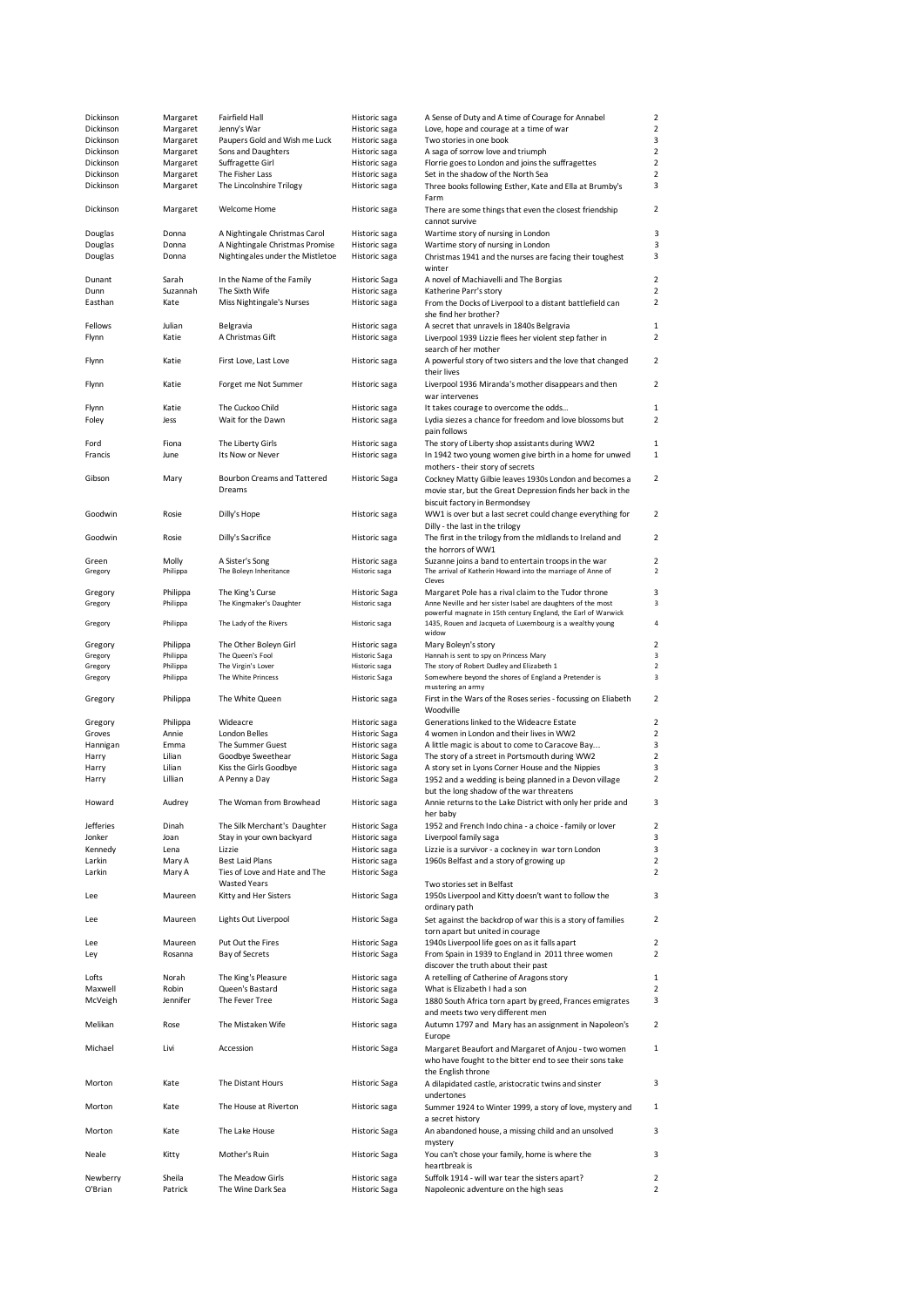|                           | Lesley             | Remember Me                                   | Historic saga                  | Based on a true story, Mary, a cornish girl steals a silk hat                                                      | 3                       |
|---------------------------|--------------------|-----------------------------------------------|--------------------------------|--------------------------------------------------------------------------------------------------------------------|-------------------------|
|                           |                    |                                               |                                | and is deported to Australia                                                                                       |                         |
| Penman                    | Sharon             | Lionheart                                     | <b>Historic Saga</b>           | Epic story of Richard the Lionheart and the Crusades                                                               | $\overline{2}$          |
| Proulx                    | Annie              | <b>Barkskins</b>                              | Historic saga                  | Two young frenchman arrive in 17th Century New France                                                              | $\overline{2}$          |
|                           |                    |                                               |                                | (America) to work as woodcutters                                                                                   |                         |
| Revell                    | Nancy              | The Shipyard Girls                            | Historic saga                  | Story of women working the the shipyard in Sunderland                                                              | 3                       |
| Rhodes                    | Elvi               | Opal                                          |                                | 1940<br>Opal is a fighter she dreams of a department store                                                         | $\overline{2}$          |
| Rhodes                    | Elvi               | The Golden Girls                              | Historic saga<br>Historic saga |                                                                                                                    | 4                       |
|                           |                    |                                               |                                | Saga of a mother and three daughters set against the<br>backdrop of WW1                                            |                         |
| Riley                     | Lucinda            | The Butterfly Room                            | Historic Saga                  | Posy is approaching her 70th birthday when her first love                                                          | 2                       |
|                           |                    |                                               |                                | reappears                                                                                                          |                         |
| Riley                     | Sheila             | The Mersey Girls                              | Historic saga                  | 1950 Liverpool - when Evie takes over running the office                                                           | $\mathbf 1$             |
|                           |                    |                                               |                                | at the haulage yard she isn't aware of the blackmail                                                               |                         |
|                           |                    |                                               |                                | secrets and lies                                                                                                   |                         |
| Rivers                    | Carol              | A Promise Between Friends                     | Historic saga                  | 1953 and Ruby and Kath are eager to enjoy their post war                                                           | 2                       |
|                           |                    |                                               |                                | independence                                                                                                       |                         |
| Rivers                    | Carol              | Eve of the Isle                               | Historic saga                  | East End Saga set in 1928                                                                                          | 3                       |
| Rivers                    | Carol              | Rose of Ruby Street                           | Historic saga                  | East End saga set in 1953                                                                                          | 3                       |
| Rutherford                | Edward             | Sarum                                         | Historic saga                  | Epic story of 5 families through 100 centuries                                                                     | 3                       |
| Sallis                    | Susan              | Touched by Angels                             | Historic saga                  | Story of evacuees working on a farm                                                                                | 3                       |
|                           |                    |                                               |                                |                                                                                                                    | $\overline{2}$          |
| Shakespeare               | Liz                | The Turning of the Tide<br>South of the River | Historic saga                  | Based in Clovelly and Bideford the story of Selina in 1871<br>The continuing saga of the Taylors in Southwatk 1903 | 3                       |
| Spencer<br><b>Staples</b> | Sally<br>Mary Jane | Fire over London                              | Historic saga<br>Historic saga | Wartime blitz hits London and the Adams family                                                                     | $\overline{2}$          |
| <b>Staples</b>            | Mary Jane          | On Mother Brown's Doorstep                    | Historic saga                  | Cockney saga in Lambeth, a mystery of missing girls and a                                                          | $\overline{2}$          |
|                           |                    |                                               |                                | wedding coincide                                                                                                   |                         |
| <b>Staples</b>            | Mary Jane          | The Family at War                             | Historic saga                  | 1940 and members of the Adams family are caught up in                                                              | 2                       |
|                           |                    |                                               |                                | war                                                                                                                |                         |
| Taylor                    | Michael            | The Angel of Wessex                           | Historic saga                  | Book one in the Wessex Trilogy                                                                                     | $\mathbf 1$             |
| Thomas                    | Leslie             | Dover Beach                                   | Historic saga                  | Summer 1940 - the lives and loves of ordinary people                                                               | 3                       |
| Thomas                    | Leslie             | The Dearest and the Best                      | Historic saga                  | The Lovatt family in wartime Hampshire                                                                             | 3                       |
| Waite                     | Elizabeth          | Cockney Waif and Cockney Family               | Historic saga                  | The story of Patsy from 1918 to WW2                                                                                | 3                       |
| Welch                     | Jane               | The Lost Runes                                | Historic saga                  | Book 2 of the Runespell Trilogy                                                                                    | 2                       |
| Welch                     | Jane               | The Runes of War                              | Historic saga                  | Book 1 of the Runespell Trilogy                                                                                    | 2                       |
| Williams                  | Kate               | The Storms of War                             | Historic saga                  | England summer 1914 - the de Witt family are shunned                                                               | 3                       |
|                           |                    |                                               |                                | once war breaks out                                                                                                |                         |
| Wood                      | Val                | Children of the Tide                          | Historic saga                  |                                                                                                                    | 2                       |
|                           |                    |                                               |                                | The Rayner family have to deal with the arrival of a dying                                                         |                         |
| Wood                      | Val                | Little Girl Lost                              |                                | woman and her baby, which Mr Rayner is the father?<br>Will the troubles in her path break her spirit               | 3                       |
| Wood                      | Valerie            | The Hungry Tide                               | Historic saga<br>Historic saga | The slums of Hull and the whaling industry are the                                                                 | $\overline{2}$          |
|                           |                    |                                               |                                | backdrop to a love story                                                                                           |                         |
| Woods                     | Janet              | The Stonecutter's Daughter                    | Historic saga                  | Dorset 1838 and a baby is found in a ship wreck                                                                    | 3                       |
| Worboyes                  | Sally              | <b>Banished from Bow</b>                      | Historic saga                  | Set in 19th Century London - How far will Harriet go to                                                            | 2                       |
|                           |                    |                                               |                                | protect a forbidden love?                                                                                          |                         |
| Mitchell                  | Margaret           | Gone with the Wind                            | <b>Historical Saga</b>         | Classic tale set in the US Civil War                                                                               | 3                       |
| Herbert                   | James              | The Secret of Crickley Hall                   | Horror                         | Would you stay in a haunted house?                                                                                 | 3                       |
| King                      | Stephen            | Carrie                                        | Horror                         | Prom Night takes a macabre turn                                                                                    | 3                       |
| King                      | Stephen            | Christine                                     | Horror                         | Christine was eating into his mind                                                                                 | $\mathbf 1$             |
| King                      | Stephen            | Duma Key                                      | Horror                         | A remote island inspires Edgar to paint - and stir the                                                             | 2                       |
|                           |                    |                                               |                                | secrets of the island                                                                                              |                         |
|                           |                    |                                               |                                |                                                                                                                    |                         |
| King                      | Stephen            | Four past Midnight                            | Horror                         | Four heart stopping accounts of that moment when the                                                               | $\mathbf{1}$            |
|                           |                    |                                               |                                | familiar world fractures                                                                                           |                         |
| King                      | Stephen            | Desperation                                   | Horror                         | An abandoned copper mining town in Nevada with                                                                     | 2                       |
|                           |                    |                                               |                                | secrets                                                                                                            |                         |
| Ashley                    | Phillipa           | A Surprise Christmas Wedding                  | Romance                        | Its been a year since Lottie's fiance walked out, but can                                                          | 3                       |
|                           |                    |                                               |                                | things change?                                                                                                     |                         |
| Ashley                    | Phillipa           | Christmas on the Little Cornish Isles Romance |                                | Romance at Christmas on the Sciliy Isles                                                                           | 2                       |
| Austen                    | Jane               | Mansfield Park                                | Romance                        | Classic story of Fanny Price                                                                                       | 3                       |
| Austen<br>Bennett         | Jane<br>Anne       | Pride and Prejudice<br>To Have and to Hold    | Romance<br>Romance             | Classic -Elizabeth and Mr Darcy                                                                                    | 2<br>4                  |
|                           |                    |                                               |                                | Before WW2 Carmel leaves an abusive home life to train<br>as a nurse                                               |                         |
| Bingham                   | Charlotte          | In Distant Fields                             | Romance                        | Kitty stays at her friend's family castle, it becomes a                                                            | 1                       |
|                           |                    |                                               |                                | wartime convalescent home                                                                                          |                         |
| Blair                     | Emma               | Flower of Scotland                            | Romance                        |                                                                                                                    | 3                       |
| Bronte                    | Emily              | <b>Wuthering Heights</b>                      | Romance                        | Classic tale of Heathcliff and Catherine Earnshaw                                                                  | $\overline{2}$          |
| Brown                     | Alexandra          | Cupcakes at Carringtons                       | Romance                        |                                                                                                                    | $\overline{\mathbf{2}}$ |
| Clements                  | Abby               | The Heavenly Italian Ice Cream                | Romance                        | Share a summer on the Amalfi Coast that you'll never                                                               | 3                       |
|                           |                    | Shop                                          |                                | forget                                                                                                             |                         |
| Colgan                    | Jenny              | Class                                         | Romance                        | Welcome to the Little School by the Cornish Sea                                                                    | 2                       |
| Colgan                    | Jenny              | The Christmas surprise                        | Romance                        |                                                                                                                    | 3                       |
| Colgan                    | Jenny              | West End Girls                                | Romance                        | Twins house sit in Chelsea - trying to be It Girls                                                                 | $\mathbf 1$<br>2        |
| Connelly<br>Conway        | Victoria<br>Joan   | The Perfect Hero<br><b>Bunny Girl</b>         | Romance<br>Romance             | They only exist in movies - don't they?<br>Dressing as a giant rabbit tomarket mobile phones is                    | $\mathbf 1$             |
|                           |                    |                                               |                                | hardly a career high point for Ciara                                                                               |                         |
| Costello                  | Jane               | The Time of our Lives                         | Romance                        | A holiday of a lifetime with hilarious consequences                                                                | 3                       |
| Cox                       | Josephine          | A Family Secret                               | Romance                        | Three women are at the beginning of a journey - one that                                                           | 3                       |
|                           |                    |                                               |                                | will change their lives forever                                                                                    |                         |
| Cox                       | Natalie            | Not Just for Christmas                        | Romance                        | She heads to Devon for Christmas to look after a dog                                                               | 2                       |
|                           |                    |                                               |                                | shelter                                                                                                            |                         |
| Eberlen                   | Kate               | Miss You                                      | Romance                        | Tess and Gus are meant to be. They just haven't met                                                                | $\overline{2}$          |
|                           |                    |                                               |                                | properly yet                                                                                                       |                         |
| fforde                    | Katie              | <b>Highland Fling</b>                         | Romance                        | Impulsive Jenny rushes to Scotland                                                                                 | $\mathbf 1$             |
| fforde                    | Katie              | <b>Wedding Season</b>                         | Romance                        |                                                                                                                    | 4                       |
| Finlay                    | Linda              | A Family for Christmas                        | Romance                        | Will her wish come true this Christmas?                                                                            | 3                       |
| Grace<br>Hailes           | Evie<br>Kellie     | Half a Sixpence<br>The Big Little Festival    | Romance<br>Romance             | A festival in a Devon village                                                                                      | 2<br>$\overline{2}$     |
| Hart                      | Pamela             | The Desert Nurse                              | Romance                        | Set in WW1                                                                                                         | 3                       |
| Harvey                    | Caroline           | the Brass Dolphin                             | Romance                        | Set in Malta during WW2                                                                                            | 3                       |
| Heyer                     | Georgette          | <b>Bath Tangle</b>                            | Romance                        | Regency Bath romance                                                                                               | 3                       |
| Johnson                   | Debbie             | Coming Home to the Comfort Food<br>Café       | Romance                        | There is nothing good friends and cake can't fix                                                                   | 4                       |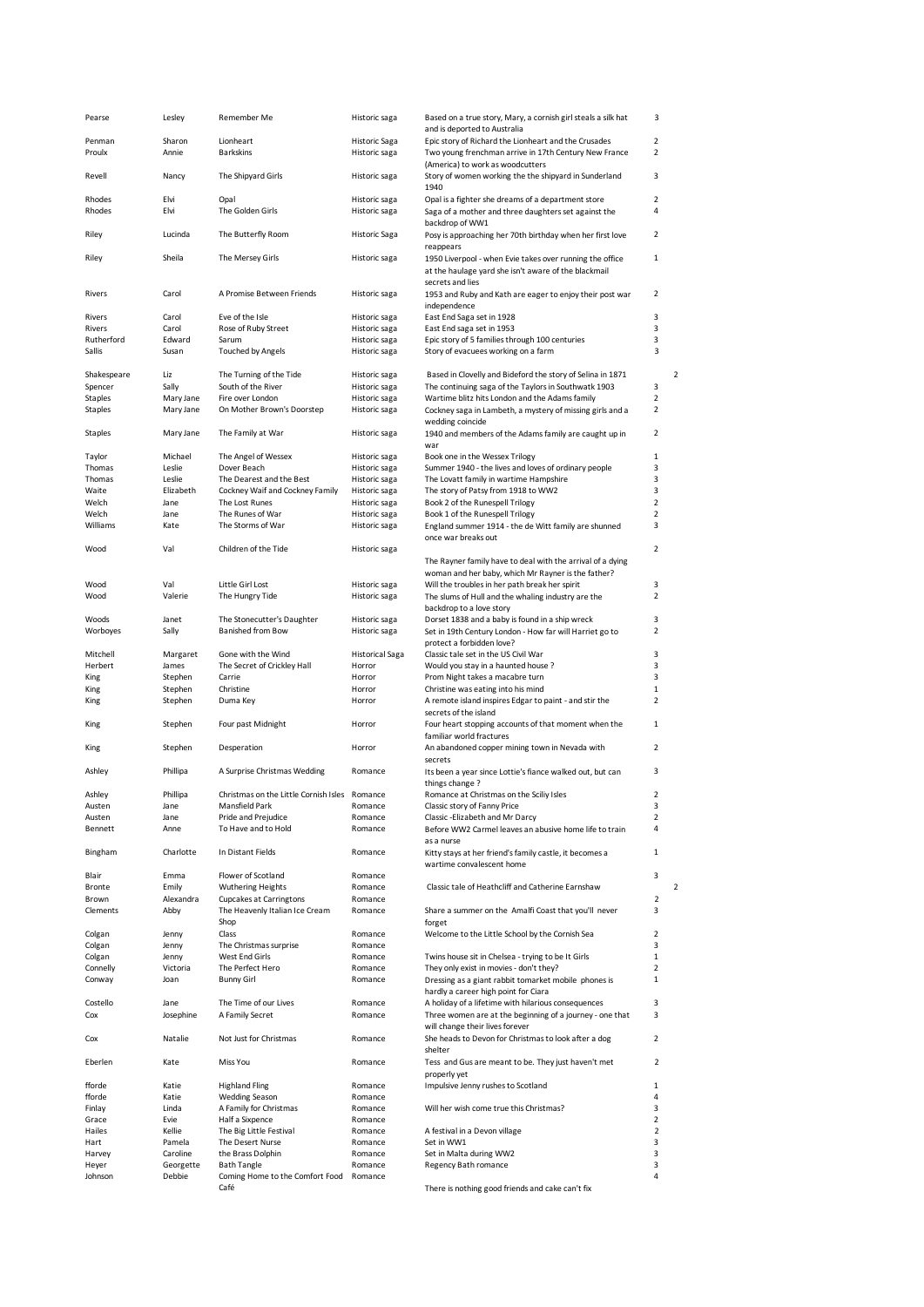| Johnson        | Milly     | A Winter Flame                    | Romance  | Eve inherits a theme park - and a partner                                                                | 1              |
|----------------|-----------|-----------------------------------|----------|----------------------------------------------------------------------------------------------------------|----------------|
| Kelk           | Lindsey   | A Girl's Best Friend              | Romance  | Tess has the chance for christmas in New York, but her                                                   | 2              |
|                |           |                                   |          | love life is crazy!                                                                                      |                |
| Lloyd          | Josie     | It Could be You                   | Romance  | Funny story of Charlie on her path to true love                                                          | $\overline{2}$ |
| Malik          | Ayisha    | Sofia Khan is not Obliged         | Romance  | A funny book about muslim dating                                                                         | $\mathbf{1}$   |
| Manning        | Sarra     | You don't have to say you love me | Romance  | Sweet bookish Neve always plays by the rules until                                                       | 4              |
| Martin         | Holly     | Coming Home to Maple Cottage      | Romance  | Isla and Leo wome together over caring for orphaned                                                      | 3              |
|                |           |                                   |          | Elliot                                                                                                   |                |
| McQuestion     | Karen     | <b>Easily Amused</b>              | Romance  | 29 year old Lola inherits a rambling house                                                               | $\mathbf{1}$   |
| Moyes          | Jojo      | Me Before You                     | Romance  | The story of Lou and Will                                                                                | 2              |
| Moyes          | Jojo      | The Last Letter from your Lover   | Romance  | Know this: somewhere in this world is a man who loves                                                    | 3              |
|                |           |                                   |          | you                                                                                                      |                |
| Newberry       | Sheila    | Hot Pies on the Tram Car          | Romance  | Florence runs a Pie Shop and is always there as a helping                                                | 2              |
|                |           |                                   |          | hand - but will she finally find her own happy ending                                                    |                |
| Noble          | Elizabeth | Alphabet Weekends                 | Romance  | A funny tale of love in all guises                                                                       | 3              |
| North          | Freya     | Sally                             | Romance  |                                                                                                          | $\overline{2}$ |
| Pearse         | Lesley    | The Promise                       | Romance  | War threatens to take all she has loved and lived for                                                    | $\overline{2}$ |
| Pilcher        | Rosamunde | Another View                      | Romance  | Emma returns to Porthkerris to care for her selfish father                                               | $\overline{2}$ |
|                |           |                                   |          |                                                                                                          |                |
| Potter         | Alexandra | Don't You Forget About Me         | Romance  | The chance to do it all again                                                                            | 3              |
| Prior          | Hazel     | Ellie and the Harp Maker          | Romance  | The story of Ellie and Dan set on Exmoor                                                                 | $\overline{2}$ |
| Reid           | Carmen    | New York Valentine                | Romance  |                                                                                                          | 2              |
| Roberts        | Sheila    | What She Wants                    | Romance  | What every man wishes he knew                                                                            | $\overline{2}$ |
| Shaw           | Rebecca   | Love in the Country               | Romance  | When country vet Seb moves to Barleybridge the last                                                      | $\overline{2}$ |
|                |           |                                   |          | thing on his mind is romance                                                                             |                |
| Stacey         | Lynda     | House of Christmas Secrets        | Romance  |                                                                                                          | 3              |
| Steel          | Danielle  | A Good Women                      | Romance  | A tale of war, loss and unbreakable spirit                                                               | $\overline{2}$ |
| Steel          | Danielle  | Blue                              | Romance  | Happiness can be found in the most unexpected places                                                     | 3              |
| Steel          | Danielle  | Lost and Found                    | Romance  | Do you ever wonder what might have been?                                                                 | $\overline{2}$ |
| Steel          | Danielle  | Matters of the Heart              | Romance  | Behind the charm there lurked obsession                                                                  | 3              |
| Steel          | Danielle  | The Award                         | Romance  | The story of a Resistance fighter wrongly labelled a                                                     | 3              |
|                |           |                                   |          | collaborator                                                                                             |                |
|                | Danielle  |                                   |          |                                                                                                          | $\overline{2}$ |
| Steel          |           | <b>Turning Point</b>              | Romance  | From San Francisco to Paris                                                                              | $\overline{2}$ |
| Thomas         | Rosie     | Sun at Midnight                   | Romance  |                                                                                                          |                |
| Thompson       | E V       | Cast No Shadows                   | Romance  | Saga set on Victorian Dartmoor                                                                           | 3              |
| Titchmarsh     | Alan      | Folly                             | Romance  | Jamie and Artemis were never meant to fall in love - a                                                   | 2              |
|                |           |                                   |          | family feud                                                                                              |                |
| Williams       | Julia     | The Summer Season                 | Romance  |                                                                                                          | 3              |
| Gibson         | William   | Agency                            | Sci Fi   | Post Apocolyptic London mixes with different pasts                                                       | $\mathbf{1}$   |
| Lessing        | Doris     | The Marriages between Zones       | Sci Fi   |                                                                                                          | $\overline{2}$ |
|                |           | Three, Four and Five              |          | Second volume in the space fiction series                                                                |                |
| Tchaikovsky    | Adrian    | Children of Time                  | SciFi    | Who will inherit the new earth?                                                                          | $\overline{2}$ |
| Adams          | Will      | The Lost Labyrinth                | Thriller | On the eve of a sensational announcement an                                                              | 3              |
|                |           |                                   |          | archaeologist is found dead                                                                              |                |
| Amis           | Kingsley  | The Riverside Villas Murder       | Thriller | The theft of a mummy and a suspected prank becomes                                                       | 2              |
|                |           |                                   |          | murder                                                                                                   |                |
| Archer         | Jeffrey   | Nothing Ventured                  | Thriller | William Warwick is 8 when he decides to be a policeman -                                                 | $\overline{2}$ |
|                |           |                                   |          | this is his story                                                                                        |                |
| Baldacci       | David     | Deliver Us from Evil              | Thriller | Deliver Us from EvilThe hunt is on - a Russian agent sets a                                              | 2              |
|                |           |                                   |          | deadly trap                                                                                              |                |
| Baldacci       | David     | Divine Justice                    | Thriller |                                                                                                          | 2              |
|                |           |                                   |          | When the world wants you dead there is only one place to                                                 |                |
|                |           |                                   |          | hide                                                                                                     |                |
| Baldacci       | David     | No Man's Land                     | Thriller | Special Agent John Puller army investigator                                                              | 3              |
| Baldacci       | David     | Stone Cold                        | Thriller | A Camel Club Thriller                                                                                    | $\overline{2}$ |
| Baldacci       | David     | The Camel Club                    | Thriller | Outside society, above the law and in too deep                                                           | $\overline{2}$ |
| Baldacci       | David     | The Collectors                    | Thriller | Someone is selling America to her enemies one secret at a                                                | 3              |
|                |           |                                   |          | time                                                                                                     |                |
| Baldacci       | David     | The Forgotten                     | Thriller | The first mistake was capturing her                                                                      | 3              |
| Baldacci       | David     | The Whole Truth                   | Thriller | Introducing Special Agent Shaw                                                                           | 3              |
| Barclay        | Linwood   | Fear the Worst                    | Thriller | His daughter has gone missing                                                                            | 3              |
| Bradby         | Tom       | Double Agent                      | Thriller | It was supposed to be a weekend away - but for the MI6                                                   | 2              |
|                |           |                                   |          | officer nothing is simple                                                                                |                |
| Bradley        | James     | The Resurrectionist               | Thriller | A gothic thriller in 1860s London, anatomists,                                                           | 3              |
|                |           |                                   |          | resurrectionists and trade in stolen bodies                                                              |                |
| <b>Brookes</b> | Adam      | Spy Games                         | Thriller | Journalist Philip is in hiding from Chinese Agents when he                                               | 3              |
|                |           |                                   |          | is caught in a terrorist attack                                                                          |                |
| Brown          | Dan       | Da Vinci Code                     | Thriller | The blockbuster thriller                                                                                 | $\overline{2}$ |
| Brown          | Dan       | Inferno                           | Thriller | The blockbuster thriller                                                                                 | $\overline{2}$ |
| Brown          | Dan       | Origin                            | Thriller | To follow a perilous trail signposted only by enigmatic                                                  | $\overline{2}$ |
|                |           |                                   |          | symbols                                                                                                  |                |
| Brown          | Dan       |                                   | Thriller |                                                                                                          | $\overline{2}$ |
| Carter         |           | The Lost Symbol                   | Thriller | A breathless chase through Washington's dark history                                                     | $\overline{2}$ |
|                | Chris     | Written in Blood                  |          | A serial killer who will stop at nothing                                                                 |                |
| Child          | Lee       | <b>Blue Moon</b>                  | Thriller | A Jack Reacher Story                                                                                     | $\overline{2}$ |
| Child          | Lee       | Make Me                           | Thriller | Jack Reacher story                                                                                       | $\overline{2}$ |
| Child          | Lee       | One Shot                          | Thriller | A Jack Reacher Story                                                                                     | 3              |
| Clements       | Rory      | Holy Spy                          | Thriller | Elizabethan thriller                                                                                     | 3              |
| Clements       | Rory      | Traitor                           | Thriller | Elizabethan thriller                                                                                     | $\mathbf 1$    |
| Collins        | Jackie    | The Power Trip                    | Thriller | A Russian billionnaire and his guests on a superyacht                                                    | $\overline{2}$ |
| Connelly       | Michael   | Fair Warning                      | Thriller |                                                                                                          | 2              |
|                |           |                                   |          | How do you find a killer who knows everything about you                                                  |                |
| Corry          | Jane      | The Dead Ex                       | Thriller | Violent ex husband goes missing, how can his ex wife                                                     | $\overline{2}$ |
|                |           |                                   |          | prove her innocence?                                                                                     |                |
| Cussler        | Clive     | Havanna Storm                     | Thriller | Toxic mercury plumes are killing wildlifeand fishermen are                                               | $\overline{2}$ |
|                |           |                                   |          | vanishing in the waters off Cuba                                                                         |                |
| Cussler        | Clive     | Mirage                            | Thriller | Secret Spy Ships of WW2                                                                                  | 3              |
| Cussler        | Clive     | The Gangster                      | Thriller | 1906 New York and Italian Gansters terrorise citizens                                                    | $\overline{2}$ |
| Cussler        | Clive     | The Sea Hunters                   | Thriller |                                                                                                          |                |
| Deaver         | Jeffery   | The Blue Nowhere                  | Thriller |                                                                                                          | $\overline{2}$ |
|                |           |                                   |          | A man approaches you He doesn't seem familiar but he<br>knows you                                        |                |
|                | Michael   | Old Enemies                       | Thriller |                                                                                                          | $\overline{2}$ |
| Dobbs          |           |                                   |          | A global conspiracy begins with a teenage girl being                                                     |                |
|                |           |                                   |          | thrown from a helicopter                                                                                 |                |
| Downing        | Samantha  | He Started It                     | Thriller | This is a story about three siblings, the secret they have<br>kept; it is a story about lying and murder | $\overline{2}$ |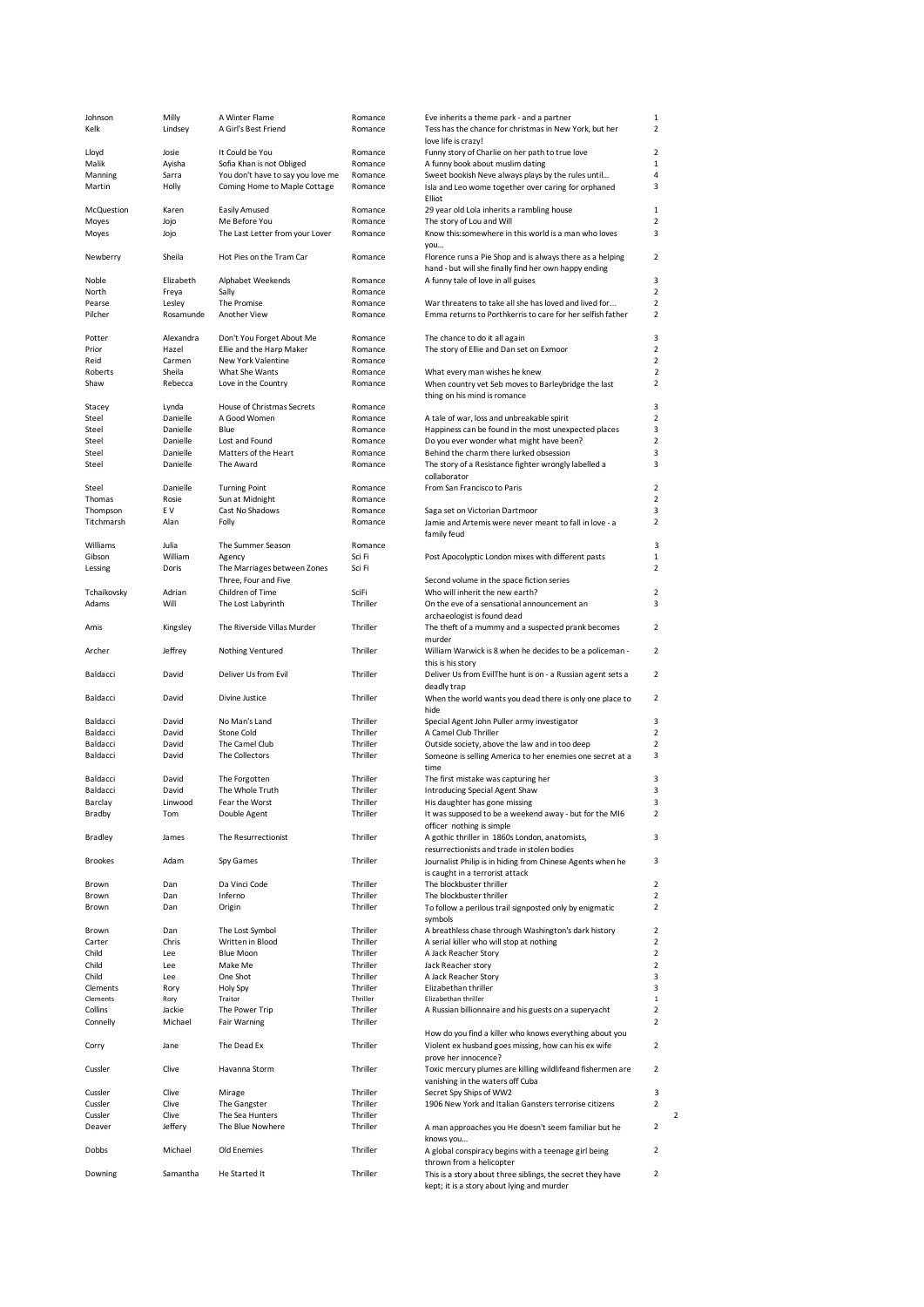| du Maurier           | Daphne    | Rebecca                      | Thriller | Classic thriller about the influence of the dead Rebecca,                                                           | 3              |
|----------------------|-----------|------------------------------|----------|---------------------------------------------------------------------------------------------------------------------|----------------|
|                      |           |                              |          | over the new Mrs de Winter                                                                                          |                |
| Foley                | Lucy      | The Guest List               | Thriller | A remote island, an invitation to die for                                                                           | $\overline{2}$ |
| Follett              | Ken       | A Dangerous Fortune          | Thriller | Thriller set in Victorian England                                                                                   | 4              |
| Follett              | Ken       | A Place called freedom       | Thriller | 1767 and Lizzie helps a rebel scoittish miner                                                                       | 4              |
| Follett              | Ken       | Code to Zero                 | Thriller | 3 days that could change the political world                                                                        | $\overline{2}$ |
| Follett              | Ken       | Hornet Flight                | Thriller | Wartime espionage                                                                                                   | 3              |
| Follett              | Ken       | Lie Down with Lions          | Thriller | A love triangle between Jane and two opposing spies                                                                 | $\overline{2}$ |
| Follett              | Ken       | Paper Money                  | Thriller | 3 seemingly unrelated events                                                                                        | $\overline{2}$ |
| Follett              | Ken       | The Eye of the Needle        | Thriller | 1 of Germany's most dangerous spies                                                                                 | $\overline{2}$ |
| Follett              | Ken       | The Man From Petersburg      | Thriller |                                                                                                                     | $\overline{2}$ |
|                      |           |                              |          | Just before the outbreakk of WW1 the Czar's nephew<br>visits London for secret talks                                |                |
| Follett              | Ken       | The Modigliani Scandal       | Thriller | A scam in the art world? Is the brush deadlier than the<br>gun?                                                     | $\overline{2}$ |
| Forsyth              | Frederick | The Kill List                | Thriller | A deadly Assassin closes in on an important target                                                                  | 3              |
| Francis              | Dick      | Bolt                         | Thriller | Set in the world of horseracing                                                                                     | 3              |
| Francis              | Dick      | Come to Grief                | Thriller | Set in the world of horse racing                                                                                    |                |
| Francis              | Dick      | Longshot                     | thriller | Set in the world of horseracing                                                                                     | 4              |
|                      |           |                              |          |                                                                                                                     | $\overline{2}$ |
| Gardner              | Frank     | Crisis                       | Thriller | In the Colombian jungle a body of a MI6 agent is found                                                              |                |
| Gerritsen            | Tess      | The Shape of Midnight        | Thriller | The house is full of secrets - but is she aone?                                                                     | $\overline{2}$ |
| Gibbins              | David     | Atlantis                     | Thriller | Marine Archaeologists uncover a key to Atlantis, but with                                                           | $\mathbf{1}$   |
| Goddard              | Robert    | <b>Beyond Recall</b>         | Thriller | consequences<br>A wedding party in Cornwall 1981 links back to a hanging                                            | 2              |
| Goddard              | Robert    | Days Without Number          | Thriller | in 1947<br>Michael lives alone in a remote house in Cornwall and he                                                 | $\overline{2}$ |
|                      |           |                              |          | rejects an overly generous offer for his house - why                                                                |                |
| Goddard              | Robert    | Fault Line                   | Thriller | It could be a normal suicide, a body in a car with the<br>running engine - except for the live person in the boot   | $\overline{2}$ |
|                      |           |                              |          |                                                                                                                     |                |
| Goddard              | Robert    | <b>Found Wanting</b>         | Thriller | A breathless race from London to northern Europe                                                                    | $\overline{2}$ |
| Goddard              | Robert    | Long Time Coming             | Thriller | For 36 years they thought he was dead - they were wrong                                                             | $\overline{2}$ |
| Goddard              | Robert    | Name to a Face               | Thriller | A Century's old mystery is about to unravel                                                                         | $\overline{2}$ |
| Goddard              | Robert    | Play to the End              | Thriller | An actor's estranged wife is being stalked                                                                          | $\overline{2}$ |
| Goddard              | Robert    | Sea Change                   | Thriller | Set around the collapse of the South Sea Bubble                                                                     | $\overline{2}$ |
| Goddard              | Robert    | Set in Stone                 | Thriller | As Tony recovers from the death of his wife he begins to                                                            | $\overline{2}$ |
|                      |           |                              |          | have weird dreams                                                                                                   |                |
|                      |           |                              |          |                                                                                                                     | $\overline{2}$ |
| Goddard              | Robert    | Sight Unseen                 | Thriller | A child is snatched at Avebury                                                                                      |                |
| Goddard              | Robert    | The Corners of the Globe     | Thriller | Vol 2 in the Wide World Trilogy                                                                                     | $\overline{2}$ |
| Goddard              | Robert    | The Ways of the World        | Thriller | Paris 1919 and a secret affair ends with the death of a<br>British diplomat                                         | $\overline{2}$ |
| Grisham              | John      | Camino Winds                 | Thriller | Murder will catch you in the end                                                                                    | 3              |
| Grisham              | John      | Sycamore Row                 | Thriller | Sequel to A Time to Kill                                                                                            | 3              |
| Grisham              | John      | The Innocent Man             | Thriller | Based on the true story of a star baseball player who falls                                                         | $\overline{2}$ |
|                      |           |                              |          | from grace to end up being accused of rape and murder                                                               |                |
| Grisham              | John      | The Litigators               | Thriller | Street lawyer, Street rules                                                                                         | 4              |
| Grisham              | John      | The Reckoning                | Thriller | What turns a good man into a killer                                                                                 | 3              |
| Harris               | Robert    | An Officer and a Spy         | Thriller | The story of Dreyfus - but was he a spy?                                                                            | 3              |
| Harris               | Robert    | Enigma                       | Thriller | Set inBletchley Park with the code breakers                                                                         | 3              |
| Harris               | Robert    | The Second Sleep             | Thriller | Set on Exmoor - everything he believes in is tested to                                                              | $\overline{2}$ |
|                      |           |                              |          | destruction                                                                                                         |                |
|                      |           |                              |          |                                                                                                                     |                |
| Hawkins              | Paula     | The Girl on the Train        | Thriller | You don't know her but she knows you                                                                                | 3              |
| Heller               | Peter     | The River                    | Thriller | A wildfire means a race for survival                                                                                | $\overline{2}$ |
|                      |           |                              |          | When a girl runs out in front of his Jeep, Jack is immersed                                                         |                |
| Higgins              | Jack      | The Khufra Run               | Thriller | in a perilous treasure hunt                                                                                         | 3              |
| <b>Higgins Clark</b> | Mary      | Moonlight Becomes You        | Thriller | Deaths mount up and Maggie becomes the target                                                                       | 3              |
| <b>Higgins Clark</b> | Mary      | On the Street where you Live | Thriller | Two bodies, one grave their murders separated by 100                                                                | $\overline{2}$ |
|                      |           | Second Time Around           | Thriller | years                                                                                                               | 3              |
| <b>Higgins Clark</b> | Mary      |                              |          | When Nicholas Spencer's private plane crashes his body is<br>not found, but his financial misdealings come to light |                |
| Hill                 | Reginald  | The Stranger House           | Thriller | They came to Stranger House, and death followed                                                                     | 3              |
| Hill                 | Reginald  | The Wood Cutter              | Thriller |                                                                                                                     | $\overline{2}$ |
|                      |           |                              |          | Wolf is wrongly imprisoned and his wife abandons him - he                                                           |                |
|                      |           |                              |          | would kill to know why                                                                                              |                |
| Hill                 | Susan     | The Benefit of Hindsight     | Thriller | A couple wrlcome two stangers needing help into their                                                               | $\overline{2}$ |
|                      |           |                              |          | home - a decision they will regret                                                                                  |                |
| James                | Peter     | Absolute Proof               | Thriller | Investigative Reporter is asked to help Dr Cook who                                                                 | $\overline{2}$ |
|                      |           |                              |          | claims to have absolute proof of the existence of God                                                               |                |
| James                | Peter     | Alchemist                    | Thriller | One woman's fight against an evil company                                                                           | $\overline{2}$ |
| James                | Peter     | The Truth                    | Thriller | Surrogacy leads to fear                                                                                             | $\overline{2}$ |
| Jewell               | Lisa      | The Family Upstairs          | Thriller | Be careful who you let in                                                                                           | $\overline{2}$ |
| Koontz               | Dean      | The Eyes of Darkness         | Thriller | It is a year since Tina lost her little boy in a tragic                                                             | $\overline{2}$ |
|                      |           |                              |          | accident, but she gets a message - NOT DEAD                                                                         |                |
| Kubica               | Mary      | Every Last Lie               | Thriller | Who wanted her husband dead and why?                                                                                | 3              |
| Le Carre             | John      | The Constant Gardener        | Thriller | He investigates the murder of his wife                                                                              | 3              |
| Lodge                | Gytha     | She Lies in Wait             | Thriller |                                                                                                                     | 3              |
|                      |           |                              |          | Seven teenagers went down to the woods, six came back                                                               |                |
| Macbride             | Stuart    | In the Cold Dark Ground      | Thriller | Sergeant Logan discovers a body in the woods, is it the                                                             | 3              |
|                      |           |                              |          | missing businessman or something more sinister                                                                      |                |
| Mariani              | Scott     | The Moscow cipher            | Thriller | ex SAS Ben tries to solve a kidnap of a 12 year old in<br>Moscow                                                    | $\overline{2}$ |
|                      |           |                              |          | Set in the Highlands a Ben Hope thriller                                                                            | 4              |
| Mariani              | Scott     | The Pretender's Gold         | Thriller |                                                                                                                     |                |
| Mariani              | Scott     | The Rebel's Revenge          | Thriller | ex SAS Ben is wrongly accused of a vicious murder                                                                   | $\overline{2}$ |
| Mayo                 | Simon     | Knife Edge                   | Thriller | London Rush hour and 7 people are murdered in 29                                                                    | 3              |
|                      |           |                              |          | minutes                                                                                                             |                |
| McAllister           | Gillian   | <b>That Night</b>            | Thriller | What would you do to protect family?                                                                                | $\overline{2}$ |
| McKechnie            | К         | The Boy in the Dark          | Thriller | Cornwall 1858 and the Copper Mines                                                                                  | $\mathbf{1}$   |
| McNab                | Andy      | Agressor                     | Thriller | A world of nameless enemies who linger in the shadows                                                               | $\overline{2}$ |
| McNab                | Andy      | Deep Black                   | Thriller | From violent shocking Bosnia through Iraq a master                                                                  | $\overline{2}$ |
|                      |           |                              |          | thriller                                                                                                            |                |
| McNab                | Andy      | Recoil                       | Thriller | A Nick Stone adventure                                                                                              | $\overline{2}$ |
| McNab                | Andy      | Whatever it takes            | Thriller | Its not theft its payback                                                                                           | $\overline{2}$ |
| Nugent               | Liz       | Our Little Cruelties         | thriller | Three brothers are at the funeral - one is in a coffin                                                              | 3              |
|                      |           |                              |          |                                                                                                                     |                |